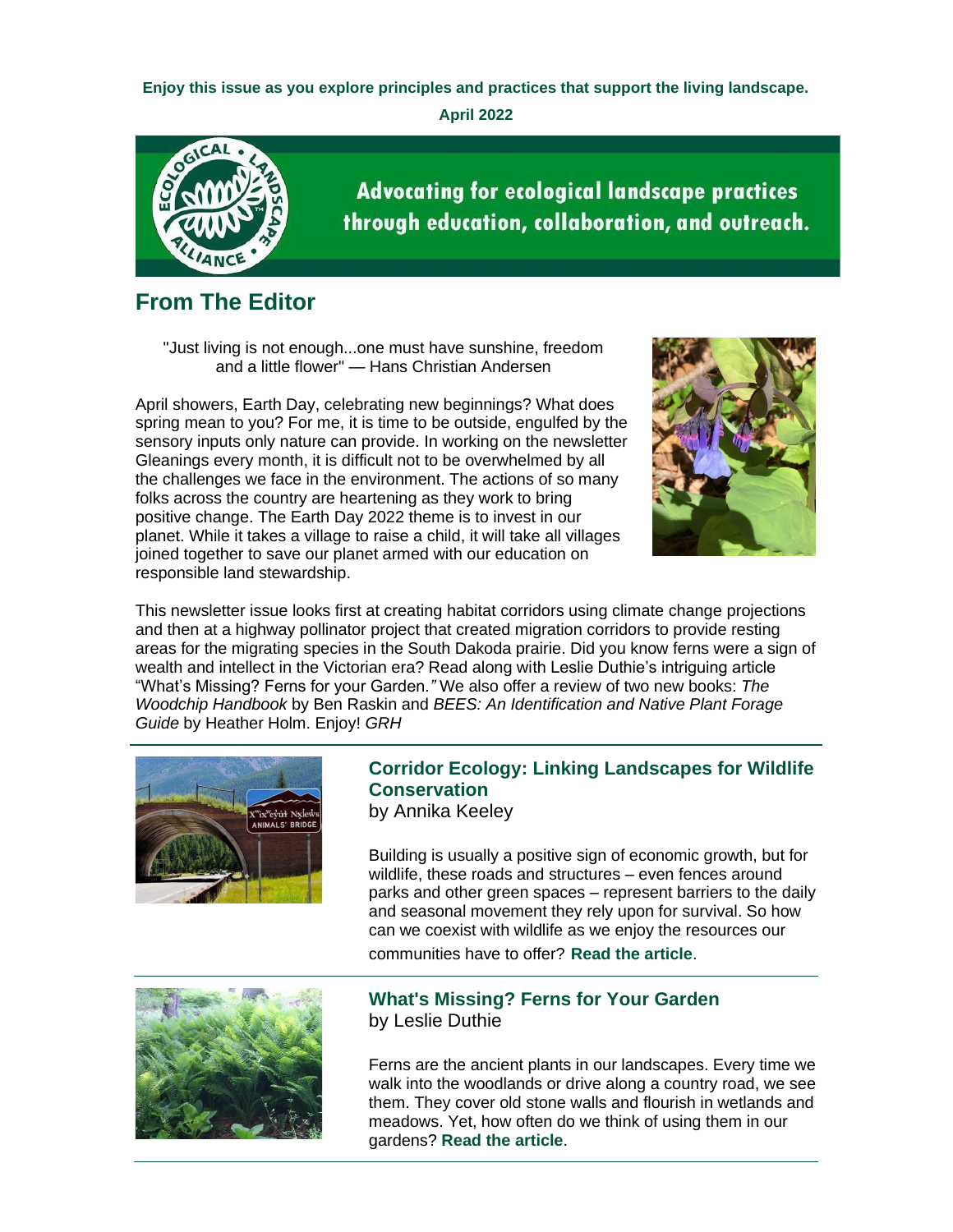



### **The South Dakota Pollinator Project**

by Paul Clinton

Over the past several years, one of my favorite landscape architecture projects has been developing and monitoring five pollinator plots at the South Dakota Department of Transportation (SDDOT) rest areas in the eastern part of the state along Interstate 29. As a landscape architect, it is satisfying to witness the return of native prairie plant communities and be a part of diverse projects – and working in South Dakota has allowed me to do both. **[Read the article.](https://r20.rs6.net/tn.jsp?f=001AxRGZNAmDPZCwZsdntIzOuRkaaVyl8iRaEj_UcrOXgQ_y1AmX_oEm5P6kUCzCq8oOTr-Pt4Z9fl9o5XYRlqI0w0hrPvM6sknDFttqt9XPPUtKj2xMmxm8kky0sy4fs2VZqVHtkV--MDIVK7irdZLCRC1GalLiKKQdaBz6kdq8GsX_Bo2zAXn-8iF3kT9sOYv6Vzndg4YKNHYB-IYqIXykiGuxzbwasU7jTEpNseYPjGF9ob1vTDFxC_XGo2s2yvPcrHAmuPJYjoerSGN7Tb_SNE5mVc789ygYJOy2_Dn3lQ=&c=Fw5ZGMRW24Rhnj-qNynE2fHVJJfDToToMev8FR_u8mIoI2JtTRfaxw==&ch=MNVCIwXXAtHs1xvnEQmPc4Y1IJ-lI-DZInDQuHAJye6WdlmpSsX5WA==)**

### **Book Review BEES: An Identification and Native Plant Forage Guide**

Written by Heather Holm Reviewed by Bruce Wenning

Heather Holm has written another beautiful book for pollinator gardening enthusiasts. She combines Jane Goodall's style of long-term field observations with library research. Her photographs and illustrations capture your interest and increase your appreciation for bees, their natural history, and their host plants. **[Read the review.](https://r20.rs6.net/tn.jsp?f=001AxRGZNAmDPZCwZsdntIzOuRkaaVyl8iRaEj_UcrOXgQ_y1AmX_oEm5P6kUCzCq8omWxBc3fSZ-pvo0wtYK5BjF32XLgHQAFbOR2u3-KZzj-jCfNggsWXEl9tQvPdJk5POkTVWar5b-p3rDI9U9n8azFvbv-w0u9rbBzz59nEToQMZB71TEsZ_2qShpNFFk90-hIo76C0TI96OSr4AJyJB3cFjdBN_wndzZ6qIlimtOU5nLRE3IXwomiVYxwGdMfwZyZp9B9oELg=&c=Fw5ZGMRW24Rhnj-qNynE2fHVJJfDToToMev8FR_u8mIoI2JtTRfaxw==&ch=MNVCIwXXAtHs1xvnEQmPc4Y1IJ-lI-DZInDQuHAJye6WdlmpSsX5WA==)**

#### THE WOODCHIP HANDBOOK A COMPLETE GUIDE FOR



#### **Book Review The Woodchip Handbook: A Complete Guide for Farmers, Gardeners, and Landscapers**

Written by Ben Raskin Reviewed by Dan Jaffe Wilder

The Woodchip Handbook is a small (~200 page) book dedicated to using woodchips on the landscape. Practicality is a key concept that runs throughout the book. Topics are introduced generally and quickly, followed by varying versions of how-tos, including case studies, common problems, and solutions. **[Read the review.](https://r20.rs6.net/tn.jsp?f=001AxRGZNAmDPZCwZsdntIzOuRkaaVyl8iRaEj_UcrOXgQ_y1AmX_oEm5P6kUCzCq8oorFbNu5g39i_CxhnysFLPLG76Lzy5QfYWtz27CvoHUy7UI9YarqWo-KyjgEUxPvzwGhgnCbZLcrmchXi-qfrUMgfEDKYWbRlrEeK076eD8ixP3OKgdncjS9kUSqJfdpKazZ1dIfxXUt6TI8SNqBYvpgcQalqIytfowo4VppAnd4=&c=Fw5ZGMRW24Rhnj-qNynE2fHVJJfDToToMev8FR_u8mIoI2JtTRfaxw==&ch=MNVCIwXXAtHs1xvnEQmPc4Y1IJ-lI-DZInDQuHAJye6WdlmpSsX5WA==)**



### **From the Archives The Spotted Lanternfly Has Arrived in Massachusetts**

by Tawny Simisky

Since this article's publication in October 2021, Spotted Lanternfly has continued to be a threat. The Massachusetts Department of Agricultural Resources (MDAR) recently issued a message about Spotted Lanternfly (SLF) to the nursery trade. We all should learn the life stages of spotted lanternfly and be able to identify their eggs, immatures, and adults. Most importantly, we need to watch out for any invasive species hitchhiking on plants, pots, equipment, firewood, and virtually any material we transport. Refer to the MDAR notice **[here](https://r20.rs6.net/tn.jsp?f=001AxRGZNAmDPZCwZsdntIzOuRkaaVyl8iRaEj_UcrOXgQ_y1AmX_oEm5P6kUCzCq8ocJcu5FSqMAVww7FJ4G2B1xFQSnF8zbowQg-lTzXi5wGdv7y8EaBxXNzQKGtVuDEfxj-QbbDoi0sfg4-ChiRtAUox-Ol3zYg1M4ac-7p6Zd0=&c=Fw5ZGMRW24Rhnj-qNynE2fHVJJfDToToMev8FR_u8mIoI2JtTRfaxw==&ch=MNVCIwXXAtHs1xvnEQmPc4Y1IJ-lI-DZInDQuHAJye6WdlmpSsX5WA==)**. **[Read the article.](https://r20.rs6.net/tn.jsp?f=001AxRGZNAmDPZCwZsdntIzOuRkaaVyl8iRaEj_UcrOXgQ_y1AmX_oEmwhfdxTQCeyqonOP3ev_hjOKrhdal2VBuoALxcoON_6cD5L8Zo1Zrb1Dk8_1jpnDzSHm2xTdbuRurbJoo_tU7-TAohFuWi8rLpbx9GT0NTjOWYOpwcIOwbWV2W6tM4HUKGckwFjVYBk0WUdjpfUmz4CoG8ylY7NYANopF2mKPyDBwoCExDU4U0KOEmjlZKs8IyYD9Pse4qjWL_J1IBAD2ZNBA9P0f9L7zAuxyiNe0TfT&c=Fw5ZGMRW24Rhnj-qNynE2fHVJJfDToToMev8FR_u8mIoI2JtTRfaxw==&ch=MNVCIwXXAtHs1xvnEQmPc4Y1IJ-lI-DZInDQuHAJye6WdlmpSsX5WA==)**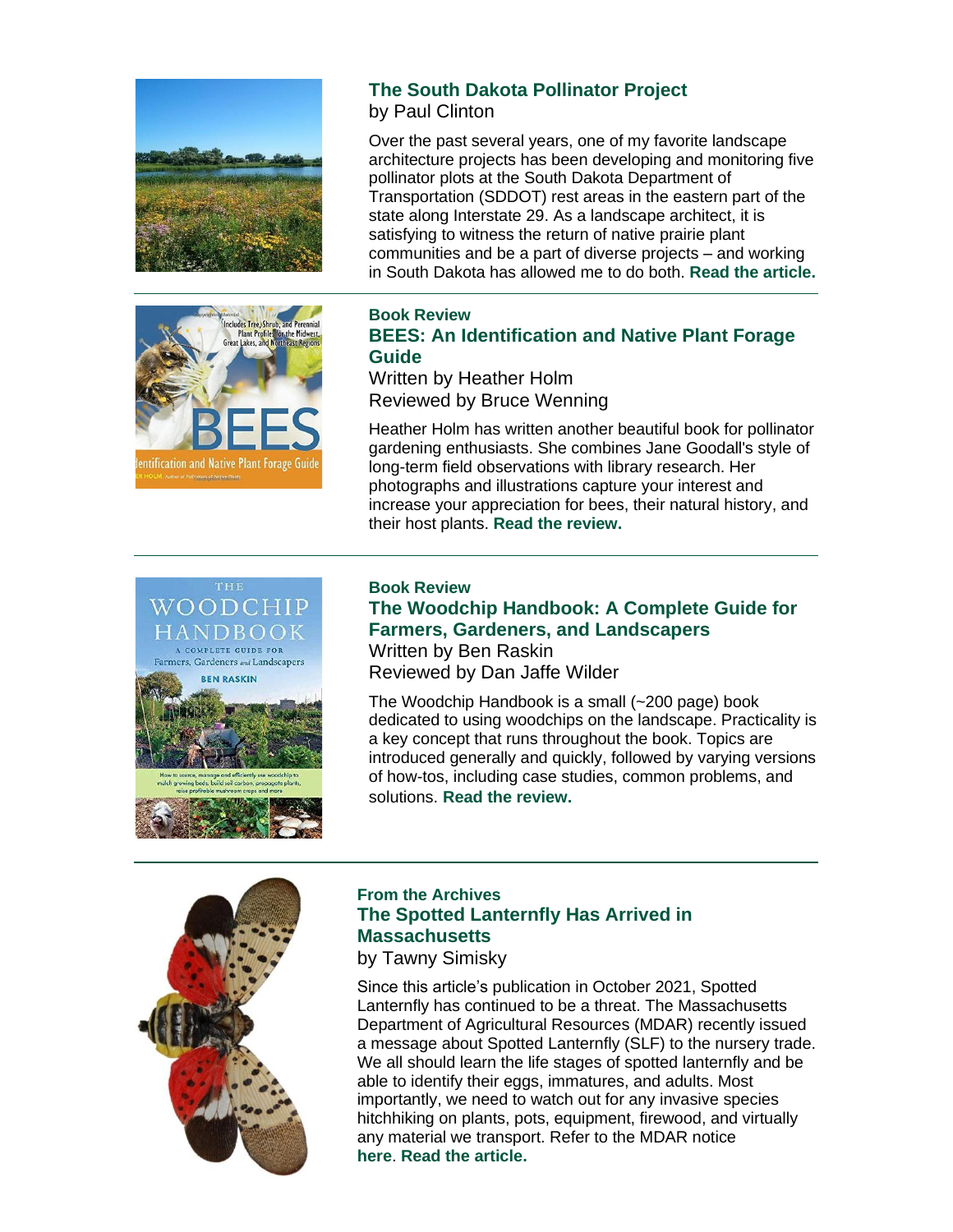## **Company Member Profile**



Ecosystem health is dependent on the natural web of interactions between plants, animals, bacteria and fungi. Native plants have co-evolved to play a critical role as a source of food, a place for shelter, and a fabric for soil retention. At **[Weston Nurseries](https://r20.rs6.net/tn.jsp?f=001AxRGZNAmDPZCwZsdntIzOuRkaaVyl8iRaEj_UcrOXgQ_y1AmX_oEmwxUCVetwN1hMWnWCc5mcYR2f4Ac4nvtgt_BwcQz19hDludbF8k0iury55jPqM19JyePRnxEGbgylpMaRDN3EPP4-8RZe2kqsA==&c=Fw5ZGMRW24Rhnj-qNynE2fHVJJfDToToMev8FR_u8mIoI2JtTRfaxw==&ch=MNVCIwXXAtHs1xvnEQmPc4Y1IJ-lI-DZInDQuHAJye6WdlmpSsX5WA==)**, we have been helping gardeners improve their homes for a century and it is our hope that this line of native plants will now help make your gardens even more enjoyable knowing that it's contributing to the overall health of the environment.

Over the past 97 years Weston Nurseries has evolved in diverse and unexpected ways. We remain true to our commitment to providing the best selection of hardy landscape-sized plant material in our area along with accurate advice on what will work best for our customers. More recently, we have begun to focus on hard good products in order to meet the needs of today's customers. Much of what we practice today derives directly from Peter J. Mezitt who founded Weston Nurseries and started growing landscape plants in Weston in 1923.

## **ELA News**

#### **Volunteer with ELA**

Want to share your talents and expertise as an ELA volunteer? Our member-driven organization is always looking for your expertise, guidance, and help. We are looking for people to help with a few specific needs, plus we have some ongoing opportunities for volunteers.

If you are comfortable presenting to groups, familiar with virtual presentation tools, and quick with a quip, consider becoming a webinar moderator. We'll provide training, and you can choose 2-3 webinars to help with (fall, winter, and spring event dates).

If you don't want to moderate, maybe you'd like to present a webinar. Submit your proposal by **[clicking here](https://r20.rs6.net/tn.jsp?f=001AxRGZNAmDPZCwZsdntIzOuRkaaVyl8iRaEj_UcrOXgQ_y1AmX_oEmzsMCxsAMzHnwxdA7AoAUIFTUHJq5fgrD-3QxeKWajHbkoECLlKjPqaP5RBaxyIQPOc1B58hN5ZGHrZAlVucfQY0DYGuFq2ZoNduoXoCMbKExstueJAPmjhXGysMDcdzxiOt3W6PX6NcVbwku7s8S94=&c=Fw5ZGMRW24Rhnj-qNynE2fHVJJfDToToMev8FR_u8mIoI2JtTRfaxw==&ch=MNVCIwXXAtHs1xvnEQmPc4Y1IJ-lI-DZInDQuHAJye6WdlmpSsX5WA==)**.

If you're not interested in presenting, you could:

- · Write an article for the ELA Newsletter (newsletter editor will help define topic & timing)
- · Post/Share ELA events on Facebook and Instagram (coordinated with a small group throughout the year)
- Serve on a regional committee to plan ELA conferences. You'll help define programming, identify speakers, and reach out to sponsors and exhibitors. Our three regional conferences are centered around New York, Philadelphia/Delaware, and Massachusetts.

Let us know your interests. Email **[maureen@ecolandscaping.org](mailto:maureen@ecolandscaping.org)**.

#### **Eco-Answers with an Eco-Pro**

We invite ELA Members, to join us for Q&A with ELA's Eco-Pros, a monthly discussion focused on a general ecological topic of interest. We welcome our members to this free 60 minute Zoom conversation to get the inside scoop from a Pro.

Coming up on April 20: Soil and Compost. Do you have questions about compost, mulch, fertilizers and soil health? Meet virtually with Andrew Brousseau, Black Earth Compost, 6:30- 7:30pm, to ask your soil questions. Members can **[login and register here](https://r20.rs6.net/tn.jsp?f=001AxRGZNAmDPZCwZsdntIzOuRkaaVyl8iRaEj_UcrOXgQ_y1AmX_oEm5P6kUCzCq8ofmZCOAPs6nswbG-4VmuOFI_5to8UJIPqXc9WcJpyHJiDfoQJ9ljYOy4XPYtFHBweGhge5w31juO74xikSPqqL7BzYElBQCtnn5pMfvmweQWv0Pshs84tvY5h_wtLSnL3viNUy8pdg0CFFyVxGKJg3Q==&c=Fw5ZGMRW24Rhnj-qNynE2fHVJJfDToToMev8FR_u8mIoI2JtTRfaxw==&ch=MNVCIwXXAtHs1xvnEQmPc4Y1IJ-lI-DZInDQuHAJye6WdlmpSsX5WA==)**.

#### **Share Your Expertise!**

As ELA begins scheduling fall and winter virtual conferences, we're reaching out to our community for speakers. Our members have thousands of years of combined experience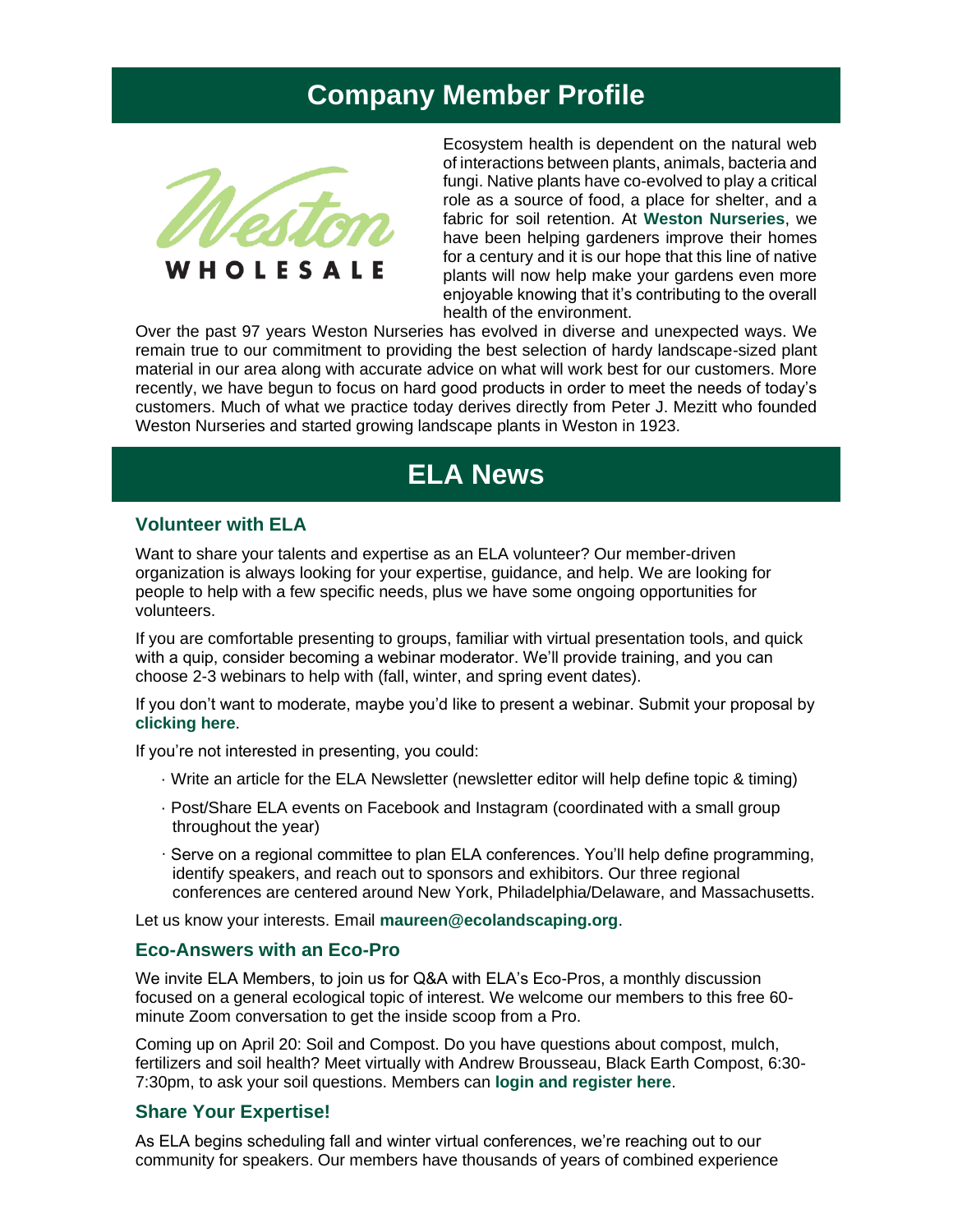designing, developing, and maintaining all manner of ecological landscapes. If you have an ecological expertise or field experience, consider sharing with the ELA audience. We seek speakers on a great variety of topics, and ELA programs are geared to audiences at all levels, from general gardener to advanced professional. If you have a topic you'd like to present with ELA, take a minute to let us know by providing a little information. **[Click here](https://r20.rs6.net/tn.jsp?f=001AxRGZNAmDPZCwZsdntIzOuRkaaVyl8iRaEj_UcrOXgQ_y1AmX_oEmzsMCxsAMzHnwxdA7AoAUIFTUHJq5fgrD-3QxeKWajHbkoECLlKjPqaP5RBaxyIQPOc1B58hN5ZGHrZAlVucfQY0DYGuFq2ZoNduoXoCMbKExstueJAPmjhXGysMDcdzxiOt3W6PX6NcVbwku7s8S94=&c=Fw5ZGMRW24Rhnj-qNynE2fHVJJfDToToMev8FR_u8mIoI2JtTRfaxw==&ch=MNVCIwXXAtHs1xvnEQmPc4Y1IJ-lI-DZInDQuHAJye6WdlmpSsX5WA==)** to submit a proposal. If you aren't a speaker, but you heard a great talk recently, we'd like to hear about that, too. Just send an email to **[office@ecolandscaping.org](mailto:office@ecolandscaping.org)**.

### **Enjoy all the ELA Membership Benefits - including free and discounted events.**

### **[Become a Member!](https://r20.rs6.net/tn.jsp?f=001AxRGZNAmDPZCwZsdntIzOuRkaaVyl8iRaEj_UcrOXgQ_y1AmX_oEm2hoALf0Wl7ONbuenUvX2Jvk4cSncCLMV8d_CJE3mb4bw7AsCYY3LOvfnI5y_8LBhLdfn7B4ko4prsuMgR332ZlJW4fBXEgccxQwYWhGOYEwZ8AC0tofnsk=&c=Fw5ZGMRW24Rhnj-qNynE2fHVJJfDToToMev8FR_u8mIoI2JtTRfaxw==&ch=MNVCIwXXAtHs1xvnEQmPc4Y1IJ-lI-DZInDQuHAJye6WdlmpSsX5WA==)**

### **It's easy to support ELA year round when you shop on Amazon.**

### **Sign Up with [Amazon Smile!](https://r20.rs6.net/tn.jsp?f=001AxRGZNAmDPZCwZsdntIzOuRkaaVyl8iRaEj_UcrOXgQ_y1AmX_oEm3Xr0HGEfGufCsr37QKiDBXMzA7S_7t-CsQc_N9T4d66uh1lzbc89DdaPV6NW1NUKe-BcPTJQMhx9ZQP2QDj819UTWgVx8At6pKtSAzqipPzUGOqWkzbWQA=&c=Fw5ZGMRW24Rhnj-qNynE2fHVJJfDToToMev8FR_u8mIoI2JtTRfaxw==&ch=MNVCIwXXAtHs1xvnEQmPc4Y1IJ-lI-DZInDQuHAJye6WdlmpSsX5WA==)**

It takes just a minute to sign up and start using smile.amazon.com for your shopping.

## **Featured Conference Sponsors**



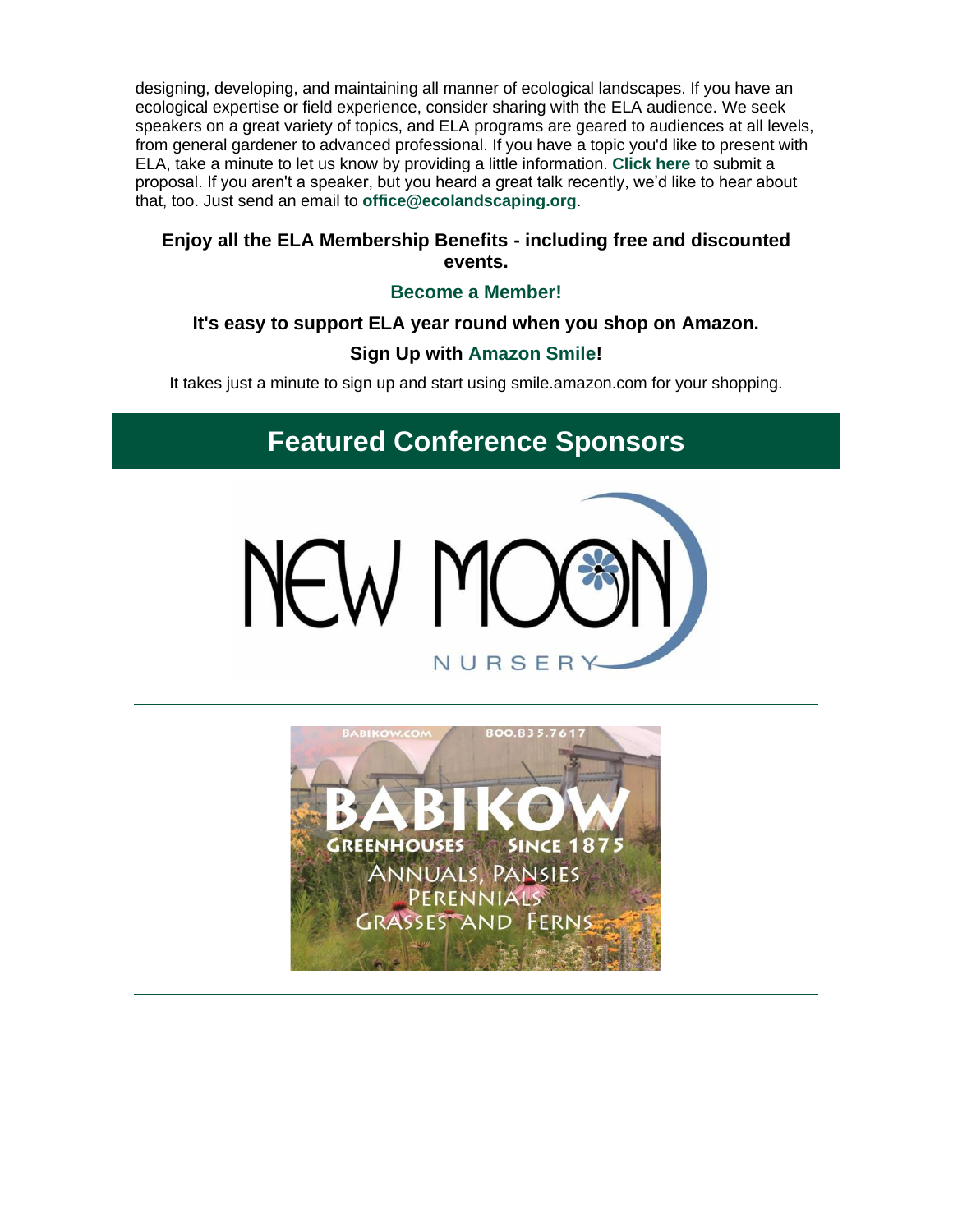

# **Planters' Choice Nursery**

New England's premier grower and re-wholesaler of quality nursery stock including a full line of native trees, shrubs and perennials

Newtown, CT Watertown, CT 203-426-4037 860-945-6588 Planterschoice.com



## **Gleanings**

#### **Spotted Lanternfly and Nursery Stock**

Last year, the Massachusetts Department of Agricultural Resources detected populations of the invasive pest known as **spotted lanternfly (***Lycorma delicatula***)** in multiple locations throughout the state. Since this is the time of year when nurseries are receiving stock shipments for the spring planting season, we are sending this notice to remind growers and landscapers to inspect any plant material coming from states where SLF has been found. Read more at **[Mass Department](https://r20.rs6.net/tn.jsp?f=001AxRGZNAmDPZCwZsdntIzOuRkaaVyl8iRaEj_UcrOXgQ_y1AmX_oEm5P6kUCzCq8ocJcu5FSqMAVww7FJ4G2B1xFQSnF8zbowQg-lTzXi5wGdv7y8EaBxXNzQKGtVuDEfxj-QbbDoi0sfg4-ChiRtAUox-Ol3zYg1M4ac-7p6Zd0=&c=Fw5ZGMRW24Rhnj-qNynE2fHVJJfDToToMev8FR_u8mIoI2JtTRfaxw==&ch=MNVCIwXXAtHs1xvnEQmPc4Y1IJ-lI-DZInDQuHAJye6WdlmpSsX5WA==)  [of Agricultural Resources](https://r20.rs6.net/tn.jsp?f=001AxRGZNAmDPZCwZsdntIzOuRkaaVyl8iRaEj_UcrOXgQ_y1AmX_oEm5P6kUCzCq8ocJcu5FSqMAVww7FJ4G2B1xFQSnF8zbowQg-lTzXi5wGdv7y8EaBxXNzQKGtVuDEfxj-QbbDoi0sfg4-ChiRtAUox-Ol3zYg1M4ac-7p6Zd0=&c=Fw5ZGMRW24Rhnj-qNynE2fHVJJfDToToMev8FR_u8mIoI2JtTRfaxw==&ch=MNVCIwXXAtHs1xvnEQmPc4Y1IJ-lI-DZInDQuHAJye6WdlmpSsX5WA==)**.

#### **Become a Xerces Kid!**

Who can become an X Kid? Anyone! The program was



created for kids from 3rd to 5th grade, but all are welcome to participate. This program stars invertebrates and can be completed by individuals or used in a group setting such as a classroom, camp, or afterschool program. Read more at **[Xerces Society](https://r20.rs6.net/tn.jsp?f=001AxRGZNAmDPZCwZsdntIzOuRkaaVyl8iRaEj_UcrOXgQ_y1AmX_oEm5P6kUCzCq8oBwWgcoUooRPwboNneR3aXsl-yDf3r5Q_vuRBvqHrRNXxhW8_kG8qOpQWDYbPaollpsJYD3HodNwdGuzWXsEMjA==&c=Fw5ZGMRW24Rhnj-qNynE2fHVJJfDToToMev8FR_u8mIoI2JtTRfaxw==&ch=MNVCIwXXAtHs1xvnEQmPc4Y1IJ-lI-DZInDQuHAJye6WdlmpSsX5WA==)**.

#### **How to Tell Apart Sound-Alike Warblers**

Bird song provides one of the greatest pleasures of spring. Using these songs to track down your favorite species requires knowing the singer. Some species can sound very similar to their cousins. Let's consider a few of these confusing songs – and their spectrograms – in preparation for our upcoming migrant arrivals. Read more at **[National Audubon](https://r20.rs6.net/tn.jsp?f=001AxRGZNAmDPZCwZsdntIzOuRkaaVyl8iRaEj_UcrOXgQ_y1AmX_oEm5P6kUCzCq8omy4smkS_ANH28PAGcgFQ78MVX_86Xjjbbta9CFZ3kT3lSslPO51YJuR2Fzx5bKn7rp-JHN3a--3USHDtge1LSduSxcfPQfRjhfku5dOo0JhhH9oCXkDkYQu0Z-8qA_4v2IrgdviTEp3dOgWKKnyJDwJA0YLXiumkR_5kbgATeRExLej9d25mm0fI-qTJkdj7ZbvziMhdHJwbNLz2jGZR3i3rm3qfi0-okMuavHQ9lf3PVANQKXDwY-cObsxLFf1qXk0um0dvXdgJGClTfKxDKbmLBoWqiifLLKTHPHmLuVZQT1cKmYRF55Q3ypNGfLo9ax_rzdJnHHNBpjOn23TNtruoiduxdlJjKP94m1FKSnmzPpIYjsvjsHWLb_kpdqmNw8wewXpMnYGxyaP36dJwiV5ifURoL-AdA4IYIebwbq8=&c=Fw5ZGMRW24Rhnj-qNynE2fHVJJfDToToMev8FR_u8mIoI2JtTRfaxw==&ch=MNVCIwXXAtHs1xvnEQmPc4Y1IJ-lI-DZInDQuHAJye6WdlmpSsX5WA==)**.

#### **Deadliest U.S. Bird Flu Outbreak in 7 years**

The fast-spreading bird flu is now threatening the livelihood of New England farmers. In the two months since the first outbreak of highly pathogenic avian influenza was reported in Indiana, farmers across the country have **[killed nearly 23 million chickens and turkeys](https://r20.rs6.net/tn.jsp?f=001AxRGZNAmDPZCwZsdntIzOuRkaaVyl8iRaEj_UcrOXgQ_y1AmX_oEm5P6kUCzCq8onJCR2UZWWMwZRhonzXrH0EgV_Oq6mBkzXIVi9kWyF7L8slo_5r9A2mRw1tjnFE19K9dwJ9bhENAt8jYEnd58ZtoN4Jxg1JQ-txV6YRnBXh4gFTY9f5olrpqSNhQEHjseNIpJ41OGwn8=&c=Fw5ZGMRW24Rhnj-qNynE2fHVJJfDToToMev8FR_u8mIoI2JtTRfaxw==&ch=MNVCIwXXAtHs1xvnEQmPc4Y1IJ-lI-DZInDQuHAJye6WdlmpSsX5WA==)** to limit its spread. With recent outbreaks of viruses in New England, farmers in the region take precautions to prevent their flocks from meeting the same fate. Read more at **[WGBH](https://r20.rs6.net/tn.jsp?f=001AxRGZNAmDPZCwZsdntIzOuRkaaVyl8iRaEj_UcrOXgQ_y1AmX_oEm5P6kUCzCq8o5XoGDAb-YTJJL9xQzhfPXoWo3dUN5Cf33On0h571cdlRQy670Q1UzA8GC4PrSX1uKnZngyEsc90jDFiKeg9qe152wuQbQroMJUous0f0zF_lgk6E8NzCzzZU7_1ZWRgI574LIAHXcpoVdKM-AcCEN2Mn0BBFiaAgiVV4YmAu0D9gR4RwJ6t9u2DGn4iQvPxp-r02_gf5fGmY1fec1TEQ-w==&c=Fw5ZGMRW24Rhnj-qNynE2fHVJJfDToToMev8FR_u8mIoI2JtTRfaxw==&ch=MNVCIwXXAtHs1xvnEQmPc4Y1IJ-lI-DZInDQuHAJye6WdlmpSsX5WA==)** and **[ABC / WKBW](https://r20.rs6.net/tn.jsp?f=001AxRGZNAmDPZCwZsdntIzOuRkaaVyl8iRaEj_UcrOXgQ_y1AmX_oEm5P6kUCzCq8oiIkos14vDC4s1c5_DwArXa3KrfVisC1lmKSrkjopPUb01uzzd4TiYlYJgJZBOrxX6SLd9NnVAZB7yT2gNDXQIBzGOGjwfQTOANannQfDeRCbYRPWkNuF8YEWOKr3FFvS7OonarShBPH0XADWHQuWS4dYWDuQU4NSO2jjz_XWlixLGNVWGqTpbq-FUOiks6DiDvWm6BMX8wUeQgFFDPsHFUYk-syb1QuQ&c=Fw5ZGMRW24Rhnj-qNynE2fHVJJfDToToMev8FR_u8mIoI2JtTRfaxw==&ch=MNVCIwXXAtHs1xvnEQmPc4Y1IJ-lI-DZInDQuHAJye6WdlmpSsX5WA==)**.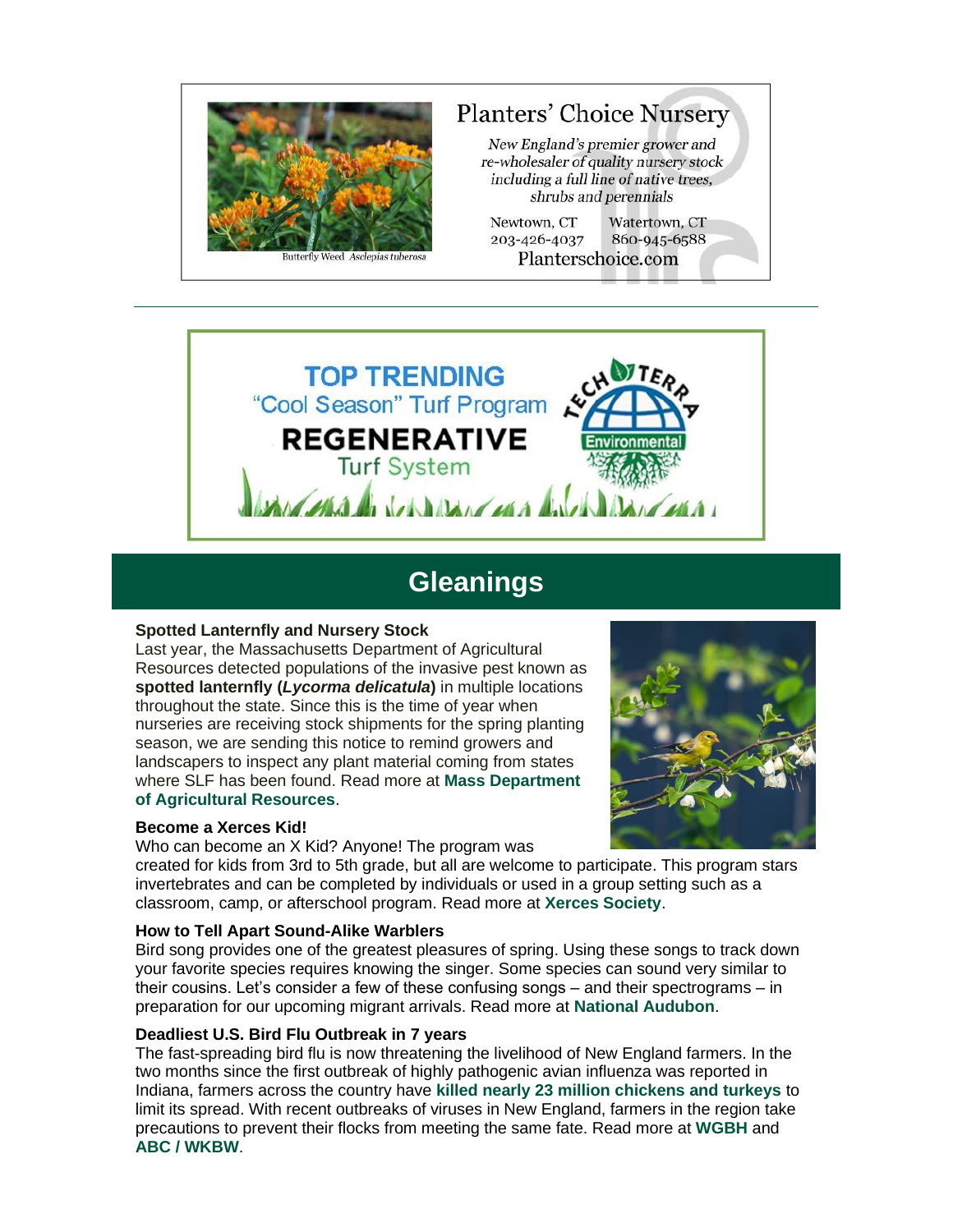#### **Does the Ecosystem Hinge on a Single Keystone Gene**

In the 1960s, a scientist revolutionized ecology with the idea of keystone species. Now scientists say they have found a keystone gene. The findings demonstrate the importance of combining genetic and ecological tools to understand how changes might influence ecosystems. Read more at **[Anthropocene Magazine](https://r20.rs6.net/tn.jsp?f=001AxRGZNAmDPZCwZsdntIzOuRkaaVyl8iRaEj_UcrOXgQ_y1AmX_oEm5P6kUCzCq8ojuZ_l9BuxnIPqDSk7ID1lsf9WYmNGO_6ACKkPAlYXq9S6CkFO5PD5_gYkqwbwBzSC3kdbiPMovf6N1RisvCNrCza_Tu2ILaPUfho7c1EI5N0ph5-uyi3Ucy5y7pGvYOmaDuNu-47VJnYxthsPfH47tNh74cBG5kqCKNAL-ytt5RfkBd5r9DTM5tnQieMPrUL1gDCY-cb3z0k-eeR4sccCEenEuLY7IWDlcm730_SbcnKlrVxvkHjwrsJBH5zfVNiL_D8hIvIsKXc-Zgk0vOOrmQCA9ro7wPIwmDHjB5-x0qxr17HDltb34QmnP5g296fTazNqvr18Uk_2QfbTo5ZIwbOFOouDaYj1ucCcSkDP18=&c=Fw5ZGMRW24Rhnj-qNynE2fHVJJfDToToMev8FR_u8mIoI2JtTRfaxw==&ch=MNVCIwXXAtHs1xvnEQmPc4Y1IJ-lI-DZInDQuHAJye6WdlmpSsX5WA==)**.

#### **Now for Something Completely Different**

Octopuses are nothing if not resourceful, whether they're mimicking venomous creatures or shooting jets of water at aquarium light switches to turn them off. An analysis of underwater images suggests octopuses are increasingly using discarded bottles, cans, and other human rubbish as shelter or as a sanctuary for their eggs. Read more at **[Yale Environment 360](https://r20.rs6.net/tn.jsp?f=001AxRGZNAmDPZCwZsdntIzOuRkaaVyl8iRaEj_UcrOXgQ_y1AmX_oEm5P6kUCzCq8oTDzYBxgr-5aCWmLqJx1rO93u8IixTVHgUW7Gt8LP9lahrHKCxlBwAZKkHkIuqpLJLdVSmPZShgqDgTO_OEYySbYuW5lJg_JcDCjUrY1pNnml1VEu72uonJkSdbMSzhYVErv68TRo5ot4Z9YgKRhgGIHjbrtj4YrZfQERf7uRrfs=&c=Fw5ZGMRW24Rhnj-qNynE2fHVJJfDToToMev8FR_u8mIoI2JtTRfaxw==&ch=MNVCIwXXAtHs1xvnEQmPc4Y1IJ-lI-DZInDQuHAJye6WdlmpSsX5WA==)**.

#### **Leave Stems for Native Bees**

About 30% of New England's native bees build nests above ground. Besides bee hotels (many of which have their own issues), a great way to support these above-ground nesting bees is to leave dead plant stems standing in gardens. Gardeners often ask Tufts Pollinator members, "when is the best time to cut down stems?" The answer is after at least two years (ideally never), which is longer than you might think. Read more at **[Tufts Pollinators](https://r20.rs6.net/tn.jsp?f=001AxRGZNAmDPZCwZsdntIzOuRkaaVyl8iRaEj_UcrOXgQ_y1AmX_oEm5P6kUCzCq8o2Xu3XMRghdM0zg07qlp5wpFtuHsBB_WZEgv_1hmLTkUW8NWXpZOBZhA2zGdjkfYpvMsp2bKVgHEskf_VfkT7gf7hEOMWmEixyPn_WprrPEWvWYMAHs7VoGijOFAhgymkGkQZCDQbhEMj1njP2Z2v3Y29D3jxZYwVKWH0qha5hWHFRiwkpCUWNsVcK2-qX4YsFEVckolLFtUjjv7amQj8eY3NTyW7-S5wwFs5kGXJa_SQ_tX36nPZBxGj9NhcUQlADlMzAqosbes8dR6TrlsZEg==&c=Fw5ZGMRW24Rhnj-qNynE2fHVJJfDToToMev8FR_u8mIoI2JtTRfaxw==&ch=MNVCIwXXAtHs1xvnEQmPc4Y1IJ-lI-DZInDQuHAJye6WdlmpSsX5WA==)  [Initiative](https://r20.rs6.net/tn.jsp?f=001AxRGZNAmDPZCwZsdntIzOuRkaaVyl8iRaEj_UcrOXgQ_y1AmX_oEm5P6kUCzCq8o2Xu3XMRghdM0zg07qlp5wpFtuHsBB_WZEgv_1hmLTkUW8NWXpZOBZhA2zGdjkfYpvMsp2bKVgHEskf_VfkT7gf7hEOMWmEixyPn_WprrPEWvWYMAHs7VoGijOFAhgymkGkQZCDQbhEMj1njP2Z2v3Y29D3jxZYwVKWH0qha5hWHFRiwkpCUWNsVcK2-qX4YsFEVckolLFtUjjv7amQj8eY3NTyW7-S5wwFs5kGXJa_SQ_tX36nPZBxGj9NhcUQlADlMzAqosbes8dR6TrlsZEg==&c=Fw5ZGMRW24Rhnj-qNynE2fHVJJfDToToMev8FR_u8mIoI2JtTRfaxw==&ch=MNVCIwXXAtHs1xvnEQmPc4Y1IJ-lI-DZInDQuHAJye6WdlmpSsX5WA==)**.

#### **Why Gravel Gardens Are Better Than They Sound**

In the way that rock gardens aren't all about the rocks, gravel gardens aren't all about gravel. Gravel plays the essential supporting role. The plants, which can be primarily native grasses and flowering perennials evocative of natural prairie plant communities, do the showing off. Read more at **[New York Times](https://r20.rs6.net/tn.jsp?f=001AxRGZNAmDPZCwZsdntIzOuRkaaVyl8iRaEj_UcrOXgQ_y1AmX_oEm5P6kUCzCq8oVPhFLIOUDImv09v86XTKGN-oUYp4Z6fJWWzTeoAPcJ3LU6tmWIkcZwv4gCwasBpsIW0O40NNY6mqeYIVKU4sj7hpydJ9osHxXoizAQgJkw4OIbNtLmPNldirvrSNLIgE4s-9XWEFe8IgUiy5C5u_ug==&c=Fw5ZGMRW24Rhnj-qNynE2fHVJJfDToToMev8FR_u8mIoI2JtTRfaxw==&ch=MNVCIwXXAtHs1xvnEQmPc4Y1IJ-lI-DZInDQuHAJye6WdlmpSsX5WA==)**.

#### **Tree Equity**

Trees in cities provide health, employment, and climate resiliency benefits that everyone should have. They help fulfill our basic needs, such as breathing fresh air and drinking clean water. But a map of tree cover in America's cities is too often a map of income and race. Due to decades of redlining and other discriminatory policies, trees are often sparse in neighborhoods with more low-income families and people of color. Read more at **[American](https://r20.rs6.net/tn.jsp?f=001AxRGZNAmDPZCwZsdntIzOuRkaaVyl8iRaEj_UcrOXgQ_y1AmX_oEm5P6kUCzCq8oSkv-zuOG7EaM6T_ce8lbStQiPet0Q6odHMmJI5LmCPDblKO4KaqnI9mxLN-7rHnAvG4P-e07OcaJTYfARTsr6yzMYUhjLsDoYQpedeFGMe9fsAarzxmlfPZxw_F-pqMC&c=Fw5ZGMRW24Rhnj-qNynE2fHVJJfDToToMev8FR_u8mIoI2JtTRfaxw==&ch=MNVCIwXXAtHs1xvnEQmPc4Y1IJ-lI-DZInDQuHAJye6WdlmpSsX5WA==)  [Forest](https://r20.rs6.net/tn.jsp?f=001AxRGZNAmDPZCwZsdntIzOuRkaaVyl8iRaEj_UcrOXgQ_y1AmX_oEm5P6kUCzCq8oSkv-zuOG7EaM6T_ce8lbStQiPet0Q6odHMmJI5LmCPDblKO4KaqnI9mxLN-7rHnAvG4P-e07OcaJTYfARTsr6yzMYUhjLsDoYQpedeFGMe9fsAarzxmlfPZxw_F-pqMC&c=Fw5ZGMRW24Rhnj-qNynE2fHVJJfDToToMev8FR_u8mIoI2JtTRfaxw==&ch=MNVCIwXXAtHs1xvnEQmPc4Y1IJ-lI-DZInDQuHAJye6WdlmpSsX5WA==)**. Find your town's **[Tree Equity Score](https://r20.rs6.net/tn.jsp?f=001AxRGZNAmDPZCwZsdntIzOuRkaaVyl8iRaEj_UcrOXgQ_y1AmX_oEm5P6kUCzCq8o1WCXO0RltLtwg-d4oo8XRzAkP4O3QkK8i6wG4jUw7l9ndF3N-u03i0eV900AD8VGj_pQEc_R5tYlwGN9pwlX-K9UoJwA7CCOMUAOf8rACPBlC1CsBL04xmeoEvdoSC1_&c=Fw5ZGMRW24Rhnj-qNynE2fHVJJfDToToMev8FR_u8mIoI2JtTRfaxw==&ch=MNVCIwXXAtHs1xvnEQmPc4Y1IJ-lI-DZInDQuHAJye6WdlmpSsX5WA==)**.

#### **Plants in the UK Flower a Month Earlier Due to Rising Temperatures**

Global temperatures are rising at an unprecedented rate, but environmental responses are often difficult to recognize and quantify. Long-term observations of plant phenology, the annually recurring sequence of plant developmental stages, can provide sensitive climate change measures and essential information for ecosystem services. Read more at **[Royal](https://r20.rs6.net/tn.jsp?f=001AxRGZNAmDPZCwZsdntIzOuRkaaVyl8iRaEj_UcrOXgQ_y1AmX_oEm5P6kUCzCq8o1FqRSOvz-7T7zln_31lMkwJccSLwuIEMlg0RAP-dHi-d5oUVy7J6BOZaK_t8KlQwIIahdPPKbZI5IZMuaeVIEmzhZnOsshHMxS27JO3vG2lz2bvRwGsT_sj5t9mVKE4AyPReeUsU-OI=&c=Fw5ZGMRW24Rhnj-qNynE2fHVJJfDToToMev8FR_u8mIoI2JtTRfaxw==&ch=MNVCIwXXAtHs1xvnEQmPc4Y1IJ-lI-DZInDQuHAJye6WdlmpSsX5WA==)  [Society Publishing](https://r20.rs6.net/tn.jsp?f=001AxRGZNAmDPZCwZsdntIzOuRkaaVyl8iRaEj_UcrOXgQ_y1AmX_oEm5P6kUCzCq8o1FqRSOvz-7T7zln_31lMkwJccSLwuIEMlg0RAP-dHi-d5oUVy7J6BOZaK_t8KlQwIIahdPPKbZI5IZMuaeVIEmzhZnOsshHMxS27JO3vG2lz2bvRwGsT_sj5t9mVKE4AyPReeUsU-OI=&c=Fw5ZGMRW24Rhnj-qNynE2fHVJJfDToToMev8FR_u8mIoI2JtTRfaxw==&ch=MNVCIwXXAtHs1xvnEQmPc4Y1IJ-lI-DZInDQuHAJye6WdlmpSsX5WA==)**.

#### **Hush, Hush, Listen to the Soil**

Life in the soil was thought to be silent. A handful of scientists have started to train their ears to the worms, grubs, and roots underground. They were not prepared for what they heard. Read more at **[Knowable Magazine](https://r20.rs6.net/tn.jsp?f=001AxRGZNAmDPZCwZsdntIzOuRkaaVyl8iRaEj_UcrOXgQ_y1AmX_oEm5P6kUCzCq8okIP0X9-U5J0eZJhaZQkC1evCfKTwdlVtXPF1-pJzje7DbOfbeCdxzpQqaGkhWvzfG1UxdYhHXq6MmX8xxlF66iLJ546tV9KTHh9SIsruc0nBnTu9h_JhtH7OBoLrLTGNqMOoLFsYhBbNfZgbexgOSm5FQMdZ4g4E7zWyGb-Gpm1OtU-UlKULzrxnf42ZZDlswPOZCsLbqqDo06LRnpPvbwb1-MXmvkehpOjU5SKlQ-TvXGEpdv5qZtBuFAvZl4m3XE82DC1VRTL-xOTOFOb6Z8m3UPRqQGpD&c=Fw5ZGMRW24Rhnj-qNynE2fHVJJfDToToMev8FR_u8mIoI2JtTRfaxw==&ch=MNVCIwXXAtHs1xvnEQmPc4Y1IJ-lI-DZInDQuHAJye6WdlmpSsX5WA==)**.

#### **Growing Greener Podcast**

Environmental challenges are the defining crisis of our age. Addressing them, according to Thomas Christopher, begins at home, literally in our own backyard. In his Growing Greener podcast, Christopher shares interviews with gardening experts who are also leaders working and living in harmony with nature. Listen to the Podcast at **[Thomas Christopher Gardens](https://r20.rs6.net/tn.jsp?f=001AxRGZNAmDPZCwZsdntIzOuRkaaVyl8iRaEj_UcrOXgQ_y1AmX_oEm2tnAs8fzwFKAbShtaJO_Af1kPtyaQ1A-3tK0sAkZuxCMGnAQxLGF4KAA3mUuVbjEWX-0CEJVzcglfep_duGbJyByzIOzfEE0C84ysLOqoxJMHI64nic2zzclQ6WHOxyyw==&c=Fw5ZGMRW24Rhnj-qNynE2fHVJJfDToToMev8FR_u8mIoI2JtTRfaxw==&ch=MNVCIwXXAtHs1xvnEQmPc4Y1IJ-lI-DZInDQuHAJye6WdlmpSsX5WA==)**.

## **Events to Note**

#### **Events to Note (listings indicate local time unless otherwise noted)**

Many events continue to be held online; check with organizations to confirm the most up-todate information.

**April** 

April 18 **[Native Plants, Phytoremedication & Green Infrastructure](https://r20.rs6.net/tn.jsp?f=001AxRGZNAmDPZCwZsdntIzOuRkaaVyl8iRaEj_UcrOXgQ_y1AmX_oEm5P6kUCzCq8oSHAoX6N7XW7iyoMTH2ba9miyPkXG32Ga8Q433Lv1K9fPKXg7M0QUpVO_1neaKUkw2ykJodjUgMQQJo0NCEJK9HMZ1mpqRcoMGs7orDKfFmv0PlmHLNjsRa8lFJq8et5S&c=Fw5ZGMRW24Rhnj-qNynE2fHVJJfDToToMev8FR_u8mIoI2JtTRfaxw==&ch=MNVCIwXXAtHs1xvnEQmPc4Y1IJ-lI-DZInDQuHAJye6WdlmpSsX5WA==)**; 6:00pm CT.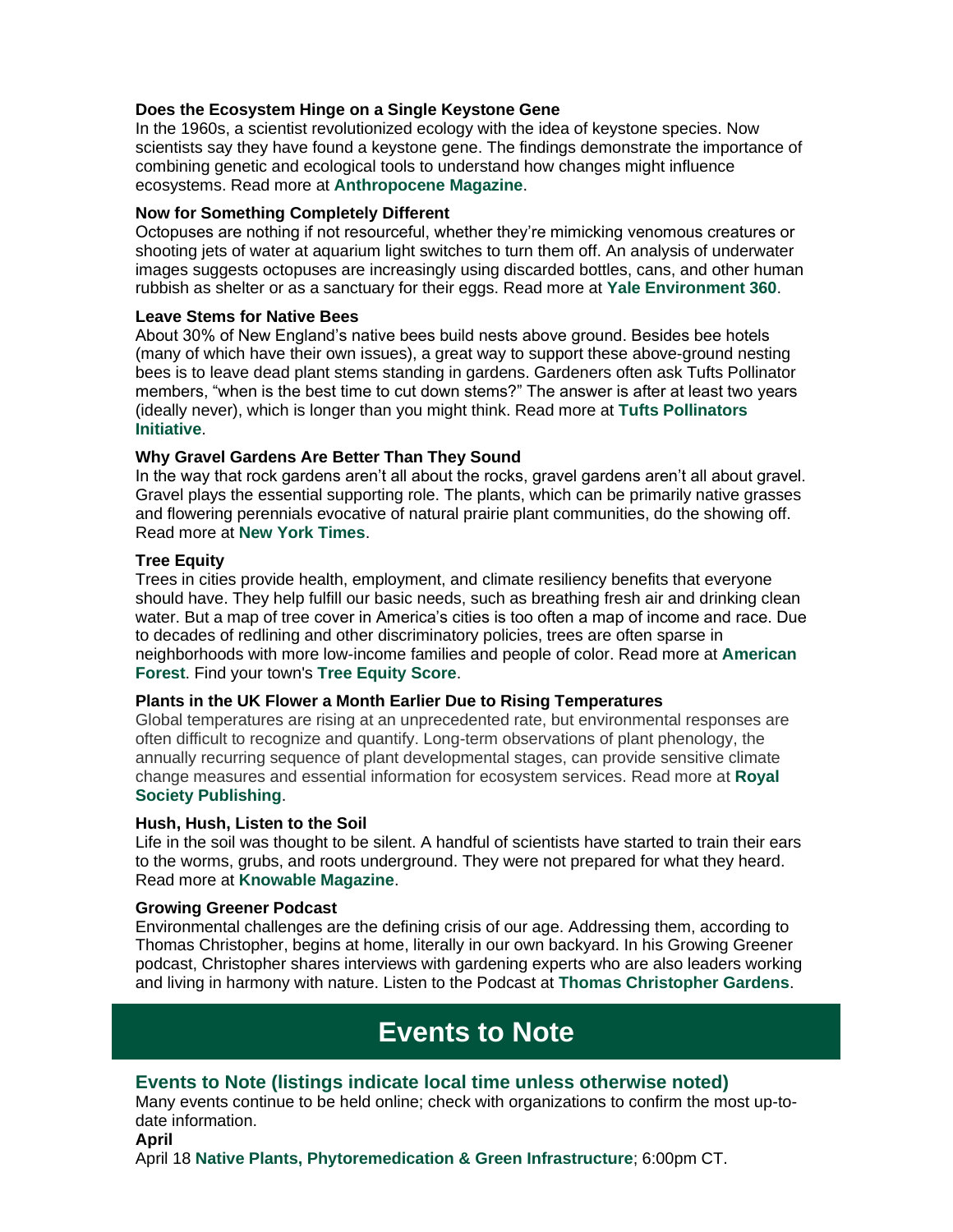April 20 **ELA Webinar[→Lawn to Meadow, or How I Killed My Lawn During Covid](https://r20.rs6.net/tn.jsp?f=001AxRGZNAmDPZCwZsdntIzOuRkaaVyl8iRaEj_UcrOXgQ_y1AmX_oEm2FkrXpvCGQKpOn2adZjPp1Kx7o1umzwftoAM22NFKspgYwfSb-8cqdJmG4B8qmLbU43fR30HTv8ZNIWasV-huDUKgnK7uh7HggIHId_dui2j1gnYszE3z9BMo0NpHPY9nz3cE-bV74r&c=Fw5ZGMRW24Rhnj-qNynE2fHVJJfDToToMev8FR_u8mIoI2JtTRfaxw==&ch=MNVCIwXXAtHs1xvnEQmPc4Y1IJ-lI-DZInDQuHAJye6WdlmpSsX5WA==)**; 12:00- 1:00pm ET.

April 20 **ELA Eco-Answers[→Soils and Compost](https://r20.rs6.net/tn.jsp?f=001AxRGZNAmDPZCwZsdntIzOuRkaaVyl8iRaEj_UcrOXgQ_y1AmX_oEm5XsSU7wB9-9XTM0W7jdUSpZOwud4wa7uQ7BfF4vAyilwsSIvtfcOVpkiUfZEOoGrqQQk4LMl1bgpZgII3oq98hlZyi2QKvPG9B-TTNiSmg82wcEoAfPYetdT-EmKvOE_S6-SI5AnNs6fd0vany5Hv4=&c=Fw5ZGMRW24Rhnj-qNynE2fHVJJfDToToMev8FR_u8mIoI2JtTRfaxw==&ch=MNVCIwXXAtHs1xvnEQmPc4Y1IJ-lI-DZInDQuHAJye6WdlmpSsX5WA==)**; 6:30-7:30pm ET.

April 21 *[To Which We Belong](https://r20.rs6.net/tn.jsp?f=001AxRGZNAmDPZCwZsdntIzOuRkaaVyl8iRaEj_UcrOXgQ_y1AmX_oEm5P6kUCzCq8oNonoy-QbYEHVc8DK_2ZS_Fgn3B3pnyLq0TtldVcCktDFOIvYeMCq9zd7kYDABzaga3F1DbQ1i3Of7JebTbY2-jrAz9GFwBZDhsrxQCMOHEsc85dBvg8Y1w==&c=Fw5ZGMRW24Rhnj-qNynE2fHVJJfDToToMev8FR_u8mIoI2JtTRfaxw==&ch=MNVCIwXXAtHs1xvnEQmPc4Y1IJ-lI-DZInDQuHAJye6WdlmpSsX5WA==)* screening & Q&A; 8:00pm ET.

April 21 **[Unearthed History of Black Garden Clubs in America](https://r20.rs6.net/tn.jsp?f=001AxRGZNAmDPZCwZsdntIzOuRkaaVyl8iRaEj_UcrOXgQ_y1AmX_oEm5P6kUCzCq8ohK6xHGzRtwbt4nUovb3149dktO36LckMhKJwnKPjbMr8Z6lROig2wvDZQUMB1c-mGLYbGTAg6PHLC293nnDmD_cTx94maPREC6qc5n7gO5aNBugdVNfpdY9KcpNVrNYmqBeoZsIDk8s=&c=Fw5ZGMRW24Rhnj-qNynE2fHVJJfDToToMev8FR_u8mIoI2JtTRfaxw==&ch=MNVCIwXXAtHs1xvnEQmPc4Y1IJ-lI-DZInDQuHAJye6WdlmpSsX5WA==)**; 11:00am-1:00pm ET.

April 21 **[How Trees Speak to Us: The Human-Tree Connection](https://r20.rs6.net/tn.jsp?f=001AxRGZNAmDPZCwZsdntIzOuRkaaVyl8iRaEj_UcrOXgQ_y1AmX_oEm5P6kUCzCq8oM_4Emt91BbniLBMN1k_tPLi1tOtItlOnm3VGbAv4QVudx1R1KMMNTuVlxlatQFV-ejjmOWZD__TEfDL_s3vQdBxCyg_XSooEF0zeYqqRFHqaF_BbG2gfQpJk7tzGxNsJ2zmSWVsv_EPUx7cAVAn3ucCg_4CmsBXUaCKawneNxYbjsCCxafbzqwscguiYgoYhegMuuaZq4rjQXpmZJpQuiGN1lwIprOGBUVxLoAxPRRzLVB40sjsrN9wT7uclgIkWFwEJVWYtQAUB8zXMruukFy3ZCuc7LE23&c=Fw5ZGMRW24Rhnj-qNynE2fHVJJfDToToMev8FR_u8mIoI2JtTRfaxw==&ch=MNVCIwXXAtHs1xvnEQmPc4Y1IJ-lI-DZInDQuHAJye6WdlmpSsX5WA==)**; 12:00-1:15pm ET.

April 21 **[Ecological Horticulture in an Evolving World](https://r20.rs6.net/tn.jsp?f=001AxRGZNAmDPZCwZsdntIzOuRkaaVyl8iRaEj_UcrOXgQ_y1AmX_oEm5P6kUCzCq8o62jR30h4olqzo-LRCoLDvEXTr4FDfMxtLpVDGRrkHTfP7DB80aslEmAzQhPx98zV86ox1TWJxRwjgbT-EXDJPm3QU8LY66XTwZv6BK9CPBTtLF9uV9n5JmENJyJPcLpdmBugYOddmRxuy4cYD4Vu1n7-YfgUh5K8CRP8fNbQ8IA-4EapL4SM9rsfSuzAQe0s0Jcfs21qhAiOYBlfUlflTNAa1cfRpZigWj1gMf-POQOi3Uab_IhJrQ==&c=Fw5ZGMRW24Rhnj-qNynE2fHVJJfDToToMev8FR_u8mIoI2JtTRfaxw==&ch=MNVCIwXXAtHs1xvnEQmPc4Y1IJ-lI-DZInDQuHAJye6WdlmpSsX5WA==)**; 2:00pm ET.

April 22 **[Earth Day 2022](https://r20.rs6.net/tn.jsp?f=001AxRGZNAmDPZCwZsdntIzOuRkaaVyl8iRaEj_UcrOXgQ_y1AmX_oEm2FkrXpvCGQK2U2fmkEwnJuhNfZ_Mwv46610gIYM_5204OH2c8I_zOplFMq9-WxDYik65UeBDq3_JlzO7zzItKtBOrPuDL5kQs6XIwwc0IXX3FbueHNrZKQ=&c=Fw5ZGMRW24Rhnj-qNynE2fHVJJfDToToMev8FR_u8mIoI2JtTRfaxw==&ch=MNVCIwXXAtHs1xvnEQmPc4Y1IJ-lI-DZInDQuHAJye6WdlmpSsX5WA==)**; find or start an event near you.

April 23 **[Unexpected Spring Foraging](https://r20.rs6.net/tn.jsp?f=001AxRGZNAmDPZCwZsdntIzOuRkaaVyl8iRaEj_UcrOXgQ_y1AmX_oEm2FkrXpvCGQKaDzErCmPjCVlYnO6PLPBbMOt-U1syoMhrGqKwvqgWQbsGyB8ld7oVacCV6Ry7mbTR87EprDLtMm588pJXnv-ft2UAF2t1yWAt9RvJm6XtB_oEgbOO-iqG63PviEhEfThKDR5051Y525iUBhwyOKM-SAkWWcLXB9hEnIN7nViWmMEkOM5I7Bi68we6uXRrnWfMgHzSmj6Ko7SyHSx9bQlaWZTLIvT1ag-EghK9t5UWY45Jp1ANf3_8tyDBXrB8F8VmXqxfRHlK1fQqUSyf29ZRuikf8ZuIXb2X22J_2ZEVu5Rx2KATCkuZiuN0IiPlekO&c=Fw5ZGMRW24Rhnj-qNynE2fHVJJfDToToMev8FR_u8mIoI2JtTRfaxw==&ch=MNVCIwXXAtHs1xvnEQmPc4Y1IJ-lI-DZInDQuHAJye6WdlmpSsX5WA==)**; 11:30am-12:30pm ET.

April 23-24 **[Gardens of Folsom](https://r20.rs6.net/tn.jsp?f=001AxRGZNAmDPZCwZsdntIzOuRkaaVyl8iRaEj_UcrOXgQ_y1AmX_oEm2FkrXpvCGQKNSFNIkx-B7lL0vTzi7kk74EuHSEQT8alyeyTcENRPkAvETb4Sh3bZlkk0n0PoqszlbGwSNIl3nx6jPLboxRNyQ==&c=Fw5ZGMRW24Rhnj-qNynE2fHVJJfDToToMev8FR_u8mIoI2JtTRfaxw==&ch=MNVCIwXXAtHs1xvnEQmPc4Y1IJ-lI-DZInDQuHAJye6WdlmpSsX5WA==)** – Garden Tour & Plant Sale.

April 25 **[Management of Eastern White Pine in the Landscape](https://r20.rs6.net/tn.jsp?f=001AxRGZNAmDPZCwZsdntIzOuRkaaVyl8iRaEj_UcrOXgQ_y1AmX_oEm2FkrXpvCGQKbJgNpzKlj32vd1S9L73HPNAChdA_bzAS3ePf1vyDoQKTR-hwuugcgqIw7OnN0TxMg7f39pa8tF7P76Ef0sTGvHUmYFFcvceCBSz4w0YpPx6VVPvlTtylRoLvcreAUvpM-wwdar6IqJouOpXRRZ_e4J0ElA85l1ciL8rh92GMv8No0u8hcxVmTbuzEKk7zKXY819KQj4q0rJ4HZwRGl36Wg==&c=Fw5ZGMRW24Rhnj-qNynE2fHVJJfDToToMev8FR_u8mIoI2JtTRfaxw==&ch=MNVCIwXXAtHs1xvnEQmPc4Y1IJ-lI-DZInDQuHAJye6WdlmpSsX5WA==)**; 6:30-7:30pm ET.

April 28 **[Structure and Ornament in the Garden](https://r20.rs6.net/tn.jsp?f=001AxRGZNAmDPZCwZsdntIzOuRkaaVyl8iRaEj_UcrOXgQ_y1AmX_oEm5P6kUCzCq8oL8YP3Lsukf6waSi7oLLPsNSy33JvMIl6eX2hlljpTe1Xm9EL2SuTEqKPv_r6n9XSwu_gsxw0M87dbjup_8G8m4fOUG3djzDw6QMQRQgfKA_xaynCRwrYJBZVaZXdClwlwFC6X6-SqC2_3mdHi72H7G0fDWAq5M6o9gGLUrf_-XgKz3M5l675UqWRoDSRgBUca94ZLTftxTf7y8wSgV5yE_JKCRv93jKb&c=Fw5ZGMRW24Rhnj-qNynE2fHVJJfDToToMev8FR_u8mIoI2JtTRfaxw==&ch=MNVCIwXXAtHs1xvnEQmPc4Y1IJ-lI-DZInDQuHAJye6WdlmpSsX5WA==)**; 7:00pm ET.

#### **May**

May 4 **[Urban Landscape Inspirations from Native Plant Communities](https://r20.rs6.net/tn.jsp?f=001AxRGZNAmDPZCwZsdntIzOuRkaaVyl8iRaEj_UcrOXgQ_y1AmX_oEm2FkrXpvCGQKVvUXURyQaUvHypAHapzTaBhMOLRsOKfPtq1pl3NgpB5JgW8P_CEnD7TVmC095dqZzGds7ggcYbiw_1Rn7Z9lNjXX7EnLm_l6lWwJ2f-mBVRiepF1gvKGKQ==&c=Fw5ZGMRW24Rhnj-qNynE2fHVJJfDToToMev8FR_u8mIoI2JtTRfaxw==&ch=MNVCIwXXAtHs1xvnEQmPc4Y1IJ-lI-DZInDQuHAJye6WdlmpSsX5WA==)**; 7:00-8:30pm ET. May 11 **ELA Webinar→Soil – [It's What Plants Crave](https://r20.rs6.net/tn.jsp?f=001AxRGZNAmDPZCwZsdntIzOuRkaaVyl8iRaEj_UcrOXgQ_y1AmX_oEm2FkrXpvCGQK5gn5gUuBcG2vc_82wuOcJemTuFxgDkzqE5zAB8W2jE950ZmWDiULmtdd-jLaWo-BpCBdPMNc11rRyR-ckyVHPW9vXqZ-OsyiYMPB9loR01aAJ_9pxk2etCQqzNNTahuErrH-YPKFpfI=&c=Fw5ZGMRW24Rhnj-qNynE2fHVJJfDToToMev8FR_u8mIoI2JtTRfaxw==&ch=MNVCIwXXAtHs1xvnEQmPc4Y1IJ-lI-DZInDQuHAJye6WdlmpSsX5WA==)**; 12:00-1:00pm ET.

May 12 **[What Bee Is That? An Introduction to Commonly Encountered Bees of the US](https://r20.rs6.net/tn.jsp?f=001AxRGZNAmDPZCwZsdntIzOuRkaaVyl8iRaEj_UcrOXgQ_y1AmX_oEm2FkrXpvCGQKlqmksSuBvgx1XZx9ZYU4I8WDEzbHu20oUuDG3tXrmmRwbeFIt_MtUTAWFux-iwLNs1ernTc9xAg8xXhbUikIzq8FI4sJH1iHAtHNmhAzlVmQ_rbeoSXE5lB92OVGTzXl9C5wPtZ_P643jrOJy3OgI9zxq9lB14y9QHjB85H5Sp3jF3ZMgampXw==&c=Fw5ZGMRW24Rhnj-qNynE2fHVJJfDToToMev8FR_u8mIoI2JtTRfaxw==&ch=MNVCIwXXAtHs1xvnEQmPc4Y1IJ-lI-DZInDQuHAJye6WdlmpSsX5WA==)**; 1:00-1:00pm ET.

#### **June**

June 15 **ELA Webinar[→Restoring the Heirloom Apple Orchard at Tower Hill](https://r20.rs6.net/tn.jsp?f=001AxRGZNAmDPZCwZsdntIzOuRkaaVyl8iRaEj_UcrOXgQ_y1AmX_oEm5XsSU7wB9-9hIMBHT16FdQJ0geFuS7FyXpU_O6t2VLCp2FFNbgGBuz3Ryxu1ckTgeZXjzMdgiopkrgAAroQbni9RwLwApzHeF7nPllFlPHqe5tvLAf507frjZvhWj0i_zzqWpDJRtozjstToRXgNtVnL4AVxWQQ6QvrW7Px9EttkqgKPdC3UuE=&c=Fw5ZGMRW24Rhnj-qNynE2fHVJJfDToToMev8FR_u8mIoI2JtTRfaxw==&ch=MNVCIwXXAtHs1xvnEQmPc4Y1IJ-lI-DZInDQuHAJye6WdlmpSsX5WA==)**; 12:00- 1:00pm ET.

June 18 **ELA Eco-Tour[→Gardening for Insects: Native Pollinator Garden](https://r20.rs6.net/tn.jsp?f=001AxRGZNAmDPZCwZsdntIzOuRkaaVyl8iRaEj_UcrOXgQ_y1AmX_oEm565A7AWF5m5VVuMK7p8FjGBcQ_vM8YBxlJJ1BDgwIsdhc3kxA37RRwq0ZFID2jqnOoLeQMzdm3CufoN1TZqNq7Llbp_vsoHh-Z4j2nngO2qiKbV68rJRSVg8UAIFCfhE92DzeNcphAz-OBzwKXexhzcrxZSIwW_9VODxB8mWzvTTCf6vxshk9id8LrZcAcaBg==&c=Fw5ZGMRW24Rhnj-qNynE2fHVJJfDToToMev8FR_u8mIoI2JtTRfaxw==&ch=MNVCIwXXAtHs1xvnEQmPc4Y1IJ-lI-DZInDQuHAJye6WdlmpSsX5WA==)**; Kittery, ME; 9:30-aa:30am.

#### **Anytime**

#### **[URI Cooperative Extension Learn at Home Webinar Series](https://r20.rs6.net/tn.jsp?f=001AFho08mAnEeBmz843iFWK8NKptjui6lRFEStwzlCyIpUGk5-t9o9e7r1DyUwwx1Zr9ncQo5XvcR251wOMS6rhvmkv80tJ_DW2CLG3eZid2f06skFVz0FEQYsW6y1_cJA4Z13vcSjJj0DTe9oidO8dFb-bsexlUvPweU9jEPfoVQ8_rAXBI0XaIfC51ZFSAYU5up4I7Gnk3AG6x6AWiBIyI4ezJ_2LuvvRSCHfRNyURTp0g-DgZ7Rbw==&c=FELuz_3rfOF6ckbIZGoXYyALx-ce3Pd95vX4qveq6z1wABV3wVGjDQ==&ch=uc69vArgMunqwA4qRtremhqjJJzC5bKqRJOhou9QRAZEkHUgBjD5RQ==) [Deep Roots: Native Plants at Noon](https://r20.rs6.net/tn.jsp?f=001AxRGZNAmDPZCwZsdntIzOuRkaaVyl8iRaEj_UcrOXgQ_y1AmX_oEmzsMCxsAMzHn35iglLx1Pd-Q6yudktwOYjaZ6_ddTIzPApnjUULOo4lYvJwUtiN-Zo5ONBAL3YB8zmaYm7egIVtFDButUI_OuXD2BtynKQLS&c=Fw5ZGMRW24Rhnj-qNynE2fHVJJfDToToMev8FR_u8mIoI2JtTRfaxw==&ch=MNVCIwXXAtHs1xvnEQmPc4Y1IJ-lI-DZInDQuHAJye6WdlmpSsX5WA==)**

FIRST Fridays; 4:00-4:40 ET on **[Instagram Live](https://r20.rs6.net/tn.jsp?f=001AxRGZNAmDPZCwZsdntIzOuRkaaVyl8iRaEj_UcrOXgQ_y1AmX_oEm2FkrXpvCGQKa9uJN7A5Wr3198-7VJ8LlFS3e4YpwzHr48CUXojt8xt6DaC3gdtdNB5ntNzcjoE07bDXPe6E5h7VX0XIVorUJwhWLfrbbCN2WpJz-9hgBEY=&c=Fw5ZGMRW24Rhnj-qNynE2fHVJJfDToToMev8FR_u8mIoI2JtTRfaxw==&ch=MNVCIwXXAtHs1xvnEQmPc4Y1IJ-lI-DZInDQuHAJye6WdlmpSsX5WA==)**, experienced Black women farmers answer audience questions about gardening, livestock, agroforestry, plant medicine, and food preservation.

Submit events by the 10th of the month for inclusion in the upcoming newsletter.



ELA shares job posts as a courtesy to our community, no endorsement implied. Postings will run for two months. Employers are asked to notify ELA if jobs fill before the second posting.

**Mountain Top Arboretum** in Tannersville seeks full-time Horticulturist who will participate in all aspects of plant care and grounds maintenance with a particular focus on the Arboretum's displays and natural areas. A qualified candidate is passionate about plants and nomenclature, has a discerning eye, a strong work ethic, enjoys interacting with the public and would like to gain broad experience in a small but high-quality organization. **[Find full job description here](https://r20.rs6.net/tn.jsp?f=001AxRGZNAmDPZCwZsdntIzOuRkaaVyl8iRaEj_UcrOXgQ_y1AmX_oEm2FkrXpvCGQKsCYdLIPgi7Ozhs64PYSSjg4DpkM3lQvrtM-5vvqiTle9pxhLdlMSNJpev5OPCcGr1-R5dKpW_RIR03HZCV7HyV7hP9mWxx3gAiok5JiAT2tDB8V7Pst_TT9i7Hmnf2lS&c=Fw5ZGMRW24Rhnj-qNynE2fHVJJfDToToMev8FR_u8mIoI2JtTRfaxw==&ch=MNVCIwXXAtHs1xvnEQmPc4Y1IJ-lI-DZInDQuHAJye6WdlmpSsX5WA==)**, or contact Marc Wolf, Executive Director, **[marc@mtarboretum.org](mailto:marc@mtarboretum.org)** The Arboretum is an equal opportunity employer. Start date March-April 2022.

#### **Botanica Fine Gardens**

Ecological Landscaping and Fine Gardening Implementing a lasting ecological impression in various landscapes throughout New England. We are looking for an individual who would like to learn and share knowledge geared towards helping the wildlife and environments within our client's backyards. Connecting multiple elements such as orchards, vegetable gardens, seasonal planters, pollinator gardens,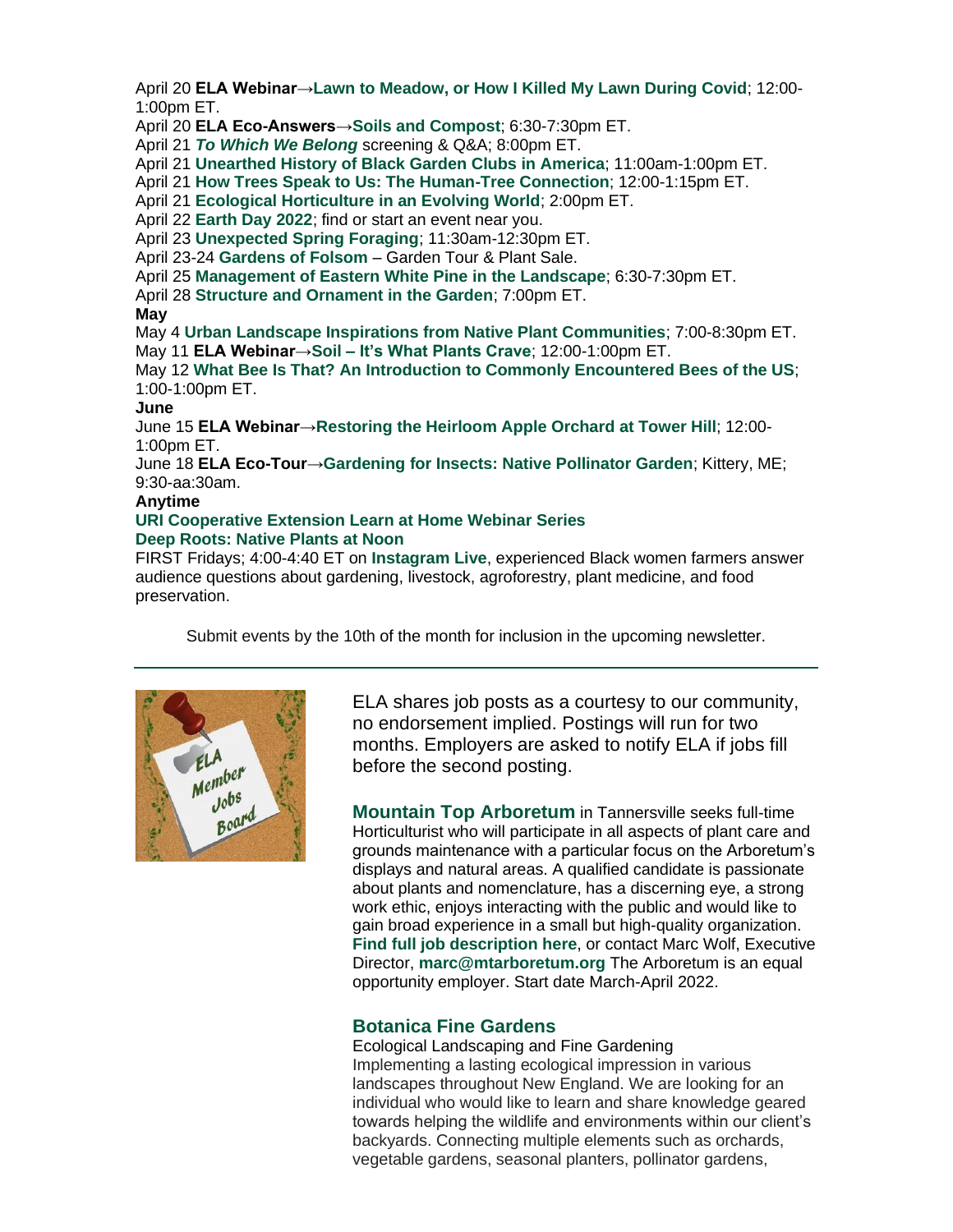organic plant health care, and cutting gardens to one another with a holistic approach. Please contact

**[jmartin@rpmarzilli.com](mailto:jmartin@rpmarzilli.com), [ekutchmanich@rpmarzilli.com](mailto:ekutchmanich@rpmarzilli.com), [asidar@rpmarzilli.com](mailto:asidar@rpmarzilli.com)**[.](mailto:asidar@rpmarzilli.com) **[Explore our website](https://r20.rs6.net/tn.jsp?f=001AxRGZNAmDPZCwZsdntIzOuRkaaVyl8iRaEj_UcrOXgQ_y1AmX_oEm2FkrXpvCGQKtRNisOuzJ242VpKFYGYl5Ay-nQ5w4ZmQRQDoefaVk9E4P4MXld7szcUl9I_Te11AULeS6ftcaXZ5plz31c8sg1f8dGFPsY2v&c=Fw5ZGMRW24Rhnj-qNynE2fHVJJfDToToMev8FR_u8mIoI2JtTRfaxw==&ch=MNVCIwXXAtHs1xvnEQmPc4Y1IJ-lI-DZInDQuHAJye6WdlmpSsX5WA==)** to see our services. We truly look forward to meeting you!

#### **[Come grow with Local Roots Landscapers!](https://r20.rs6.net/tn.jsp?f=001AxRGZNAmDPZCwZsdntIzOuRkaaVyl8iRaEj_UcrOXgQ_y1AmX_oEm2FkrXpvCGQKDek3Ow42UNJxELCxf5hoFSdBJnWk7F1MZvzpVNRSKZ9VAnt0FIR1P7HViimWHwec9ZIal6t-fN8acV3GMQQ3BNEEkNPcMHnG&c=Fw5ZGMRW24Rhnj-qNynE2fHVJJfDToToMev8FR_u8mIoI2JtTRfaxw==&ch=MNVCIwXXAtHs1xvnEQmPc4Y1IJ-lI-DZInDQuHAJye6WdlmpSsX5WA==)  Minneapolis Twin Cities Metro**

We are looking for hard-working, creative, nature-loving people to join our team for the 2022 landscaping season. Local Roots Landscapers has been installing and maintaining sustainable, ecological landscapes in and around the Twin Cities since 2003, with new ownership as of 2020. Our small team of 3-5 individuals installs beautiful and beneficial native prairie, woodland, savannah, and raingarden plantings. We also install finely crafted natural flagstone patios, pathways, and stone walls. It is challenging, physical work, but also very rewarding. We are currently hiring for the following positions: Crew Members, Crew Leader. To express interest or get more information, email **[local\\_roots@yahoo.com](mailto:local_roots@yahoo.com)**.

**[Laurel Gardens](https://r20.rs6.net/tn.jsp?f=001AxRGZNAmDPZCwZsdntIzOuRkaaVyl8iRaEj_UcrOXgQ_y1AmX_oEm2FkrXpvCGQKyL-int8zbTQOJJzzPkRFcClQoqDrX7Mw98-Ba069-2u3hrx21WB835TN4DfwvYitUp5UvpBx5UcBtdMCrOikmUtfiR_oPIWk&c=Fw5ZGMRW24Rhnj-qNynE2fHVJJfDToToMev8FR_u8mIoI2JtTRfaxw==&ch=MNVCIwXXAtHs1xvnEQmPc4Y1IJ-lI-DZInDQuHAJye6WdlmpSsX5WA==)** seeks new team members who have a passion for plants, an appreciation of good landscape design, and wonder at the natural world. Laurel Gardens' quality driven teams are eager to welcome in more hard-working and funloving members. Our teams work collaboratively and value teamwork, professionalism, attention to detail, and creativity. We are dedicated to supporting our team members through good management, a supportive work environment, opportunities for advancement, and generous benefits including paid time off, paid holidays, a matching 401(k), and more. To apply, email **[Kerry@laurelgardendesign.com](mailto:kerry@laurelgardendesign.com)**.

#### **Tower Hill Botanical Garden** - Manager of Adult **Education**

Under the direction of the Director of Education, the Manager of Adult Education is charged with attracting and serving a diverse population of new and existing adult audiences through a comprehensive suite of existing and new learning opportunities including but not limited to in-person and online programs, hands-on workshops, series classes, lectures, symposia, and trips. The Manager of Adult Education works to strengthen curriculum, diversify instructional strategies, hire new teaching staff, and helps shape our overall growth strategy by analyzing enrollment data and student evaluations. The ideal candidate is strategic, creative, highly organized, an excellent communicator, and has extensive experience with adult program planning and logistics. Find more information on **[our website](https://r20.rs6.net/tn.jsp?f=001AxRGZNAmDPZCwZsdntIzOuRkaaVyl8iRaEj_UcrOXgQ_y1AmX_oEmyXG8VbDfRZ_6-RAkSLbryLDHNnCztVuRYAjoKbqd37H-pYxLSAssg08iTOkwIBrzsd8zChHE7c43Wku1w7b9EwUpQ4MtqPo2g==&c=Fw5ZGMRW24Rhnj-qNynE2fHVJJfDToToMev8FR_u8mIoI2JtTRfaxw==&ch=MNVCIwXXAtHs1xvnEQmPc4Y1IJ-lI-DZInDQuHAJye6WdlmpSsX5WA==)**; or apply at **[https://towerhillbg.isolvedhire.com/jobs/](https://r20.rs6.net/tn.jsp?f=001AxRGZNAmDPZCwZsdntIzOuRkaaVyl8iRaEj_UcrOXgQ_y1AmX_oEm5P6kUCzCq8oDx4F2RgjsEHVeiqSe3Ri7135Nbv05rCRnw_Hh8csbk9_b-WFi9uWFQGqalNBV87G00NKKmSQibqgFCrhUnRbmCHqV1HV57hUVps4-cGCh2E=&c=Fw5ZGMRW24Rhnj-qNynE2fHVJJfDToToMev8FR_u8mIoI2JtTRfaxw==&ch=MNVCIwXXAtHs1xvnEQmPc4Y1IJ-lI-DZInDQuHAJye6WdlmpSsX5WA==).**

## **RP Marzilli Landscape Contractors**

#### Since 1985, **[R. P. Marzilli & Company](https://r20.rs6.net/tn.jsp?f=001AxRGZNAmDPZCwZsdntIzOuRkaaVyl8iRaEj_UcrOXgQ_y1AmX_oEm2FkrXpvCGQK9mdqXGTsm0xQjf3HFGCW6DVBjim3WEsUMYRQdPXhh1-NdTHBzW-A-xxProM5Lzd34HHOH_sio9QjjqyaRXp9XA==&c=Fw5ZGMRW24Rhnj-qNynE2fHVJJfDToToMev8FR_u8mIoI2JtTRfaxw==&ch=MNVCIwXXAtHs1xvnEQmPc4Y1IJ-lI-DZInDQuHAJye6WdlmpSsX5WA==)** has delivered the highest quality residential landscapes across New England. We are a full service landscape contractor that strives to elevate the possibilities of landscape construction, masonry, and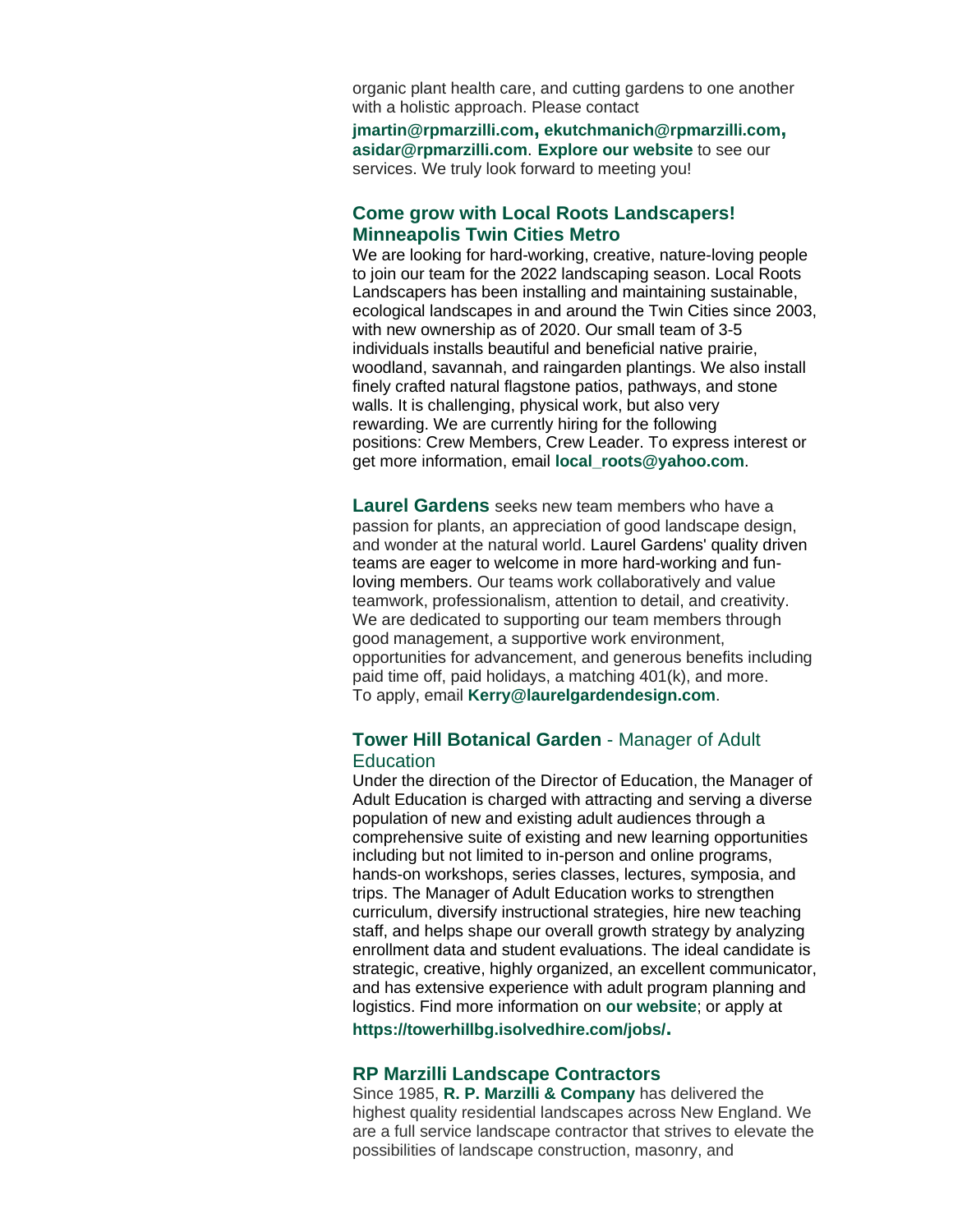maintenance. We are hiring multiple positions within the company through the maintenance and construction division. Both divisions are willing and able to speak to anyone who is interested in learning more information about us and where you believe you desire to begin your career. **[Find career openings](https://r20.rs6.net/tn.jsp?f=001AxRGZNAmDPZCwZsdntIzOuRkaaVyl8iRaEj_UcrOXgQ_y1AmX_oEm2FkrXpvCGQKs54xh6cN13vJTT5B_wU8W_eO5BYYX5UU-JjWg3FOloSf1p2e_zLkREf9bG_zK5_HVyo5ql7L0E0CO0-wMFueI9PYXiFOt5GX&c=Fw5ZGMRW24Rhnj-qNynE2fHVJJfDToToMev8FR_u8mIoI2JtTRfaxw==&ch=MNVCIwXXAtHs1xvnEQmPc4Y1IJ-lI-DZInDQuHAJye6WdlmpSsX5WA==)  [here.](https://r20.rs6.net/tn.jsp?f=001AxRGZNAmDPZCwZsdntIzOuRkaaVyl8iRaEj_UcrOXgQ_y1AmX_oEm2FkrXpvCGQKs54xh6cN13vJTT5B_wU8W_eO5BYYX5UU-JjWg3FOloSf1p2e_zLkREf9bG_zK5_HVyo5ql7L0E0CO0-wMFueI9PYXiFOt5GX&c=Fw5ZGMRW24Rhnj-qNynE2fHVJJfDToToMev8FR_u8mIoI2JtTRfaxw==&ch=MNVCIwXXAtHs1xvnEQmPc4Y1IJ-lI-DZInDQuHAJye6WdlmpSsX5WA==)** RP Marzilli touches a wide geography throughout MA and New England, so never believe the opportunity doesn't exist in the case of location. Reach out to us; we would like to chat.

#### **The Rose Kennedy Greenway Conservancy, Boston MA**

**Turf and Irrigation Specialist: Full-time, non-exempt** The Turf and Irrigation Specialist will use best ecological practices to lead and perform the daily care and maintenance of 5 acres of turf on The Greenway under the direction of the Ecology and Horticulture Supervisor; and maintain the park's irrigation system in good working order. This position oversees the mowing of the park's lawns by subcontractors, and coordinates lawn use with other departments such as Programs, which coordinates approximately 400 events per year, and Public Art. **[Find full job description here](https://r20.rs6.net/tn.jsp?f=001AxRGZNAmDPZCwZsdntIzOuRkaaVyl8iRaEj_UcrOXgQ_y1AmX_oEm2FkrXpvCGQK0PaiMg4DEziVBPU7E2Ce75mcDV5TkGrag1kGaE7hd8OnS5bbE0yYf4sIyFdKAa2v-_Fhbf_EUeVv32FDq2DBhS4_k97PJkf9EApXSJLh5BEGMZdnKIDghJywD-U8iG29XOK0frGd_F_MM1w9Z3kcIA==&c=Fw5ZGMRW24Rhnj-qNynE2fHVJJfDToToMev8FR_u8mIoI2JtTRfaxw==&ch=MNVCIwXXAtHs1xvnEQmPc4Y1IJ-lI-DZInDQuHAJye6WdlmpSsX5WA==)**.

#### **Terrascapes Landscape Design and Fine Gardening Needham/Sherborn, MA.**

Type of Position: 9 month, Full-time, non-exempt Experienced Seasonal Horticulturists (3-5 years experience) are needed for residential fine gardening in Metro West areas, Needham, Wellesley, Natick, Newton, Milton, Sherborn, and surrounds. We maintain small to large gardens organically and promote sustainable healthy landscapes. Terrascapes is a compassionate company and provides livable wage structure and understands flexibility in hours for family driven lifestyles, company learning opportunities, uniform stipends, field trips and a lovely group of passionate gardeners with plant loving personalities. Contact or submit your resume and cover letter to [Hannah Traggis.](mailto:htraggis@terrascapeslandscapedesign.com) **[Find out more about us here](https://r20.rs6.net/tn.jsp?f=001AxRGZNAmDPZCwZsdntIzOuRkaaVyl8iRaEj_UcrOXgQ_y1AmX_oEmwY8yV2m9ZVXIqqhQLa5scF6kfBFK7gAJ-BCxcFdpk4YCg0Wv1MeDk8blS_MTZvRl0xVuK75Qm_2Ga3OscJsth4JJLF17R16z7S7sssBERGPkZxBpanLZeQ=&c=Fw5ZGMRW24Rhnj-qNynE2fHVJJfDToToMev8FR_u8mIoI2JtTRfaxw==&ch=MNVCIwXXAtHs1xvnEQmPc4Y1IJ-lI-DZInDQuHAJye6WdlmpSsX5WA==)**.

#### **Designer of Greens Seeks Gardener**

Small, independent landscape gardening company needs a reliable and competent person to work part-time at all aspects of garden installation and maintenance. We care for mostly residential properties using ecologically responsible gardening techniques and will train you in organic/ecological and environmental methods of land-care; plant, pests etc. We work outside of Boston, and in Metro-West. Flexible hours; pay based on experience and skill sets. Must have own vehicle, a valid US driver's license, ability to communicate, and a positive attitude! Contact us at **[DesignerOfGreens@gmail.com](mailto:DesignerOfGreens@gmail.com)** 508-561-0532

#### **Job with Offshoots: Experienced Gardener/ Horticulturist**

MARCH 2022 START DATE (Weather Dependent) Offshoots Inc. is looking for an experienced gardener with prior organic gardening or sustainable landscaping experience to join our garden maintenance team. The individual shall be eager to work with and learn about plants with a strong interest in native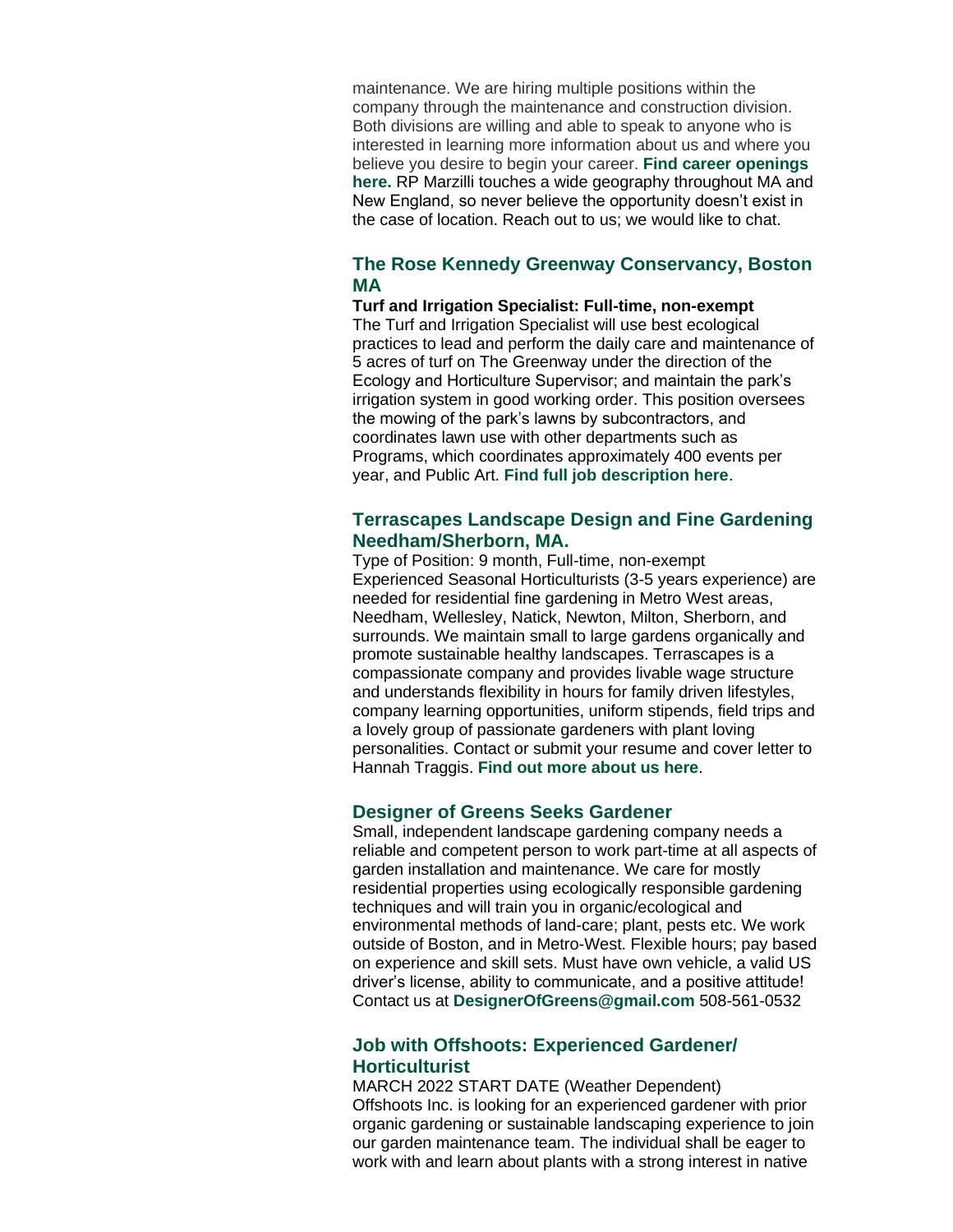and novel plant communities including meadows; it can be either a part-time or full-time role. Team member will be required to carry out instructions from our Lead Gardener as well as communicate priorities, plans, expectations, and issues with other staff. Candidates must be an independent self-starter able to track hours and take digital photos to track plant community development on job sites. Job involves working directly with plants, mulch, and irrigation systems. **[More](https://r20.rs6.net/tn.jsp?f=001AxRGZNAmDPZCwZsdntIzOuRkaaVyl8iRaEj_UcrOXgQ_y1AmX_oEm2FkrXpvCGQKnu1zzh_2xwMH0KSqCKXtr5yzvTIBvApg7z_fPhPDjZJ4coCGyOGADRxuCvn7qD0--_C4pSEmLSQivlaKsbeC3g==&c=Fw5ZGMRW24Rhnj-qNynE2fHVJJfDToToMev8FR_u8mIoI2JtTRfaxw==&ch=MNVCIwXXAtHs1xvnEQmPc4Y1IJ-lI-DZInDQuHAJye6WdlmpSsX5WA==)  [information here](https://r20.rs6.net/tn.jsp?f=001AxRGZNAmDPZCwZsdntIzOuRkaaVyl8iRaEj_UcrOXgQ_y1AmX_oEm2FkrXpvCGQKnu1zzh_2xwMH0KSqCKXtr5yzvTIBvApg7z_fPhPDjZJ4coCGyOGADRxuCvn7qD0--_C4pSEmLSQivlaKsbeC3g==&c=Fw5ZGMRW24Rhnj-qNynE2fHVJJfDToToMev8FR_u8mIoI2JtTRfaxw==&ch=MNVCIwXXAtHs1xvnEQmPc4Y1IJ-lI-DZInDQuHAJye6WdlmpSsX5WA==)**.

#### **Job with Offshoots: Field Supervisor/ Landscape Foreman**

MARCH 2022 START DATE (Weather Dependent) Offshoots is seeking a highly motivated and experienced Landscape Foreman/ Field Supervisor to oversee installations and run a small crew on residential and commercial landscape and garden installations. Candidates must have previous field experience working on landscape installation teams. A degree in Landscape Contracting, Horticulture or similar experience is preferred. Offshoots, Inc. is a landscape architecture and horticultural installation practice focusing on ecological and productive landscape strategies. We are a growing company, and there is significant room for advancement. The installation side of the company focuses on horticultural installations (soil work and planting), therefore we are looking for applicants who have a strong interest and knowledge in plants and sustainable organic landscaping practices including native plants. Candidates will be working directly with the Director of Landscape Operations to lead in the installation of projects, do site visits and purchase materials. Jobs will include planting and softscape installations and maintenance. **[More information](https://r20.rs6.net/tn.jsp?f=001AxRGZNAmDPZCwZsdntIzOuRkaaVyl8iRaEj_UcrOXgQ_y1AmX_oEm2FkrXpvCGQKnu1zzh_2xwMH0KSqCKXtr5yzvTIBvApg7z_fPhPDjZJ4coCGyOGADRxuCvn7qD0--_C4pSEmLSQivlaKsbeC3g==&c=Fw5ZGMRW24Rhnj-qNynE2fHVJJfDToToMev8FR_u8mIoI2JtTRfaxw==&ch=MNVCIwXXAtHs1xvnEQmPc4Y1IJ-lI-DZInDQuHAJye6WdlmpSsX5WA==)  [here](https://r20.rs6.net/tn.jsp?f=001AxRGZNAmDPZCwZsdntIzOuRkaaVyl8iRaEj_UcrOXgQ_y1AmX_oEm2FkrXpvCGQKnu1zzh_2xwMH0KSqCKXtr5yzvTIBvApg7z_fPhPDjZJ4coCGyOGADRxuCvn7qD0--_C4pSEmLSQivlaKsbeC3g==&c=Fw5ZGMRW24Rhnj-qNynE2fHVJJfDToToMev8FR_u8mIoI2JtTRfaxw==&ch=MNVCIwXXAtHs1xvnEQmPc4Y1IJ-lI-DZInDQuHAJye6WdlmpSsX5WA==)**.

#### **The English Gardener Ltd – Buffalo, New York**

We're Hiring! Do you love to create beautiful natural environmentally sustainable outdoor spaces? We have openings for Gardeners, Designers and Hardscape Artists. At The English Gardener, we take pride in building and maintaining some of the most beautiful gardens in the Buffalo New York area. We are currently hiring for the Garden Planting and Maintenance Team, Hardscape Construction Team, and Crew Leaders. Preference given to candidates with relevant experience. Find more under Careers at [www.english](https://r20.rs6.net/tn.jsp?f=001AxRGZNAmDPZCwZsdntIzOuRkaaVyl8iRaEj_UcrOXgQ_y1AmX_oEm2FkrXpvCGQKhuLYsUPmIvvCxAA1T0lkum_TABTRk_xsOmz_ssSk9-i5Djkb3dd7LNzpbr18jpCrCcjOllS5DKHUBTEh1LHB7GURukEicHxj&c=Fw5ZGMRW24Rhnj-qNynE2fHVJJfDToToMev8FR_u8mIoI2JtTRfaxw==&ch=MNVCIwXXAtHs1xvnEQmPc4Y1IJ-lI-DZInDQuHAJye6WdlmpSsX5WA==)[gardener.com.](https://r20.rs6.net/tn.jsp?f=001AxRGZNAmDPZCwZsdntIzOuRkaaVyl8iRaEj_UcrOXgQ_y1AmX_oEm2FkrXpvCGQKhuLYsUPmIvvCxAA1T0lkum_TABTRk_xsOmz_ssSk9-i5Djkb3dd7LNzpbr18jpCrCcjOllS5DKHUBTEh1LHB7GURukEicHxj&c=Fw5ZGMRW24Rhnj-qNynE2fHVJJfDToToMev8FR_u8mIoI2JtTRfaxw==&ch=MNVCIwXXAtHs1xvnEQmPc4Y1IJ-lI-DZInDQuHAJye6WdlmpSsX5WA==) To apply, email **[EnglishGardenerServices@gmail.com](mailto:EnglishGardenerServices@gmail.com)**. Questions: 716-833- 8000.



Each author appearing herein retains original copyright. Right to reproduce or disseminate all material herein, including to Columbia University Library's CAUSEWAY Project, is otherwise reserved by ELA. Please contact ELA for permission to reprint.

Mention of products is not intended to constitute endorsement. Opinions expressed in this newsletter do not necessarily represent those of ELA's directors, staff, or members.